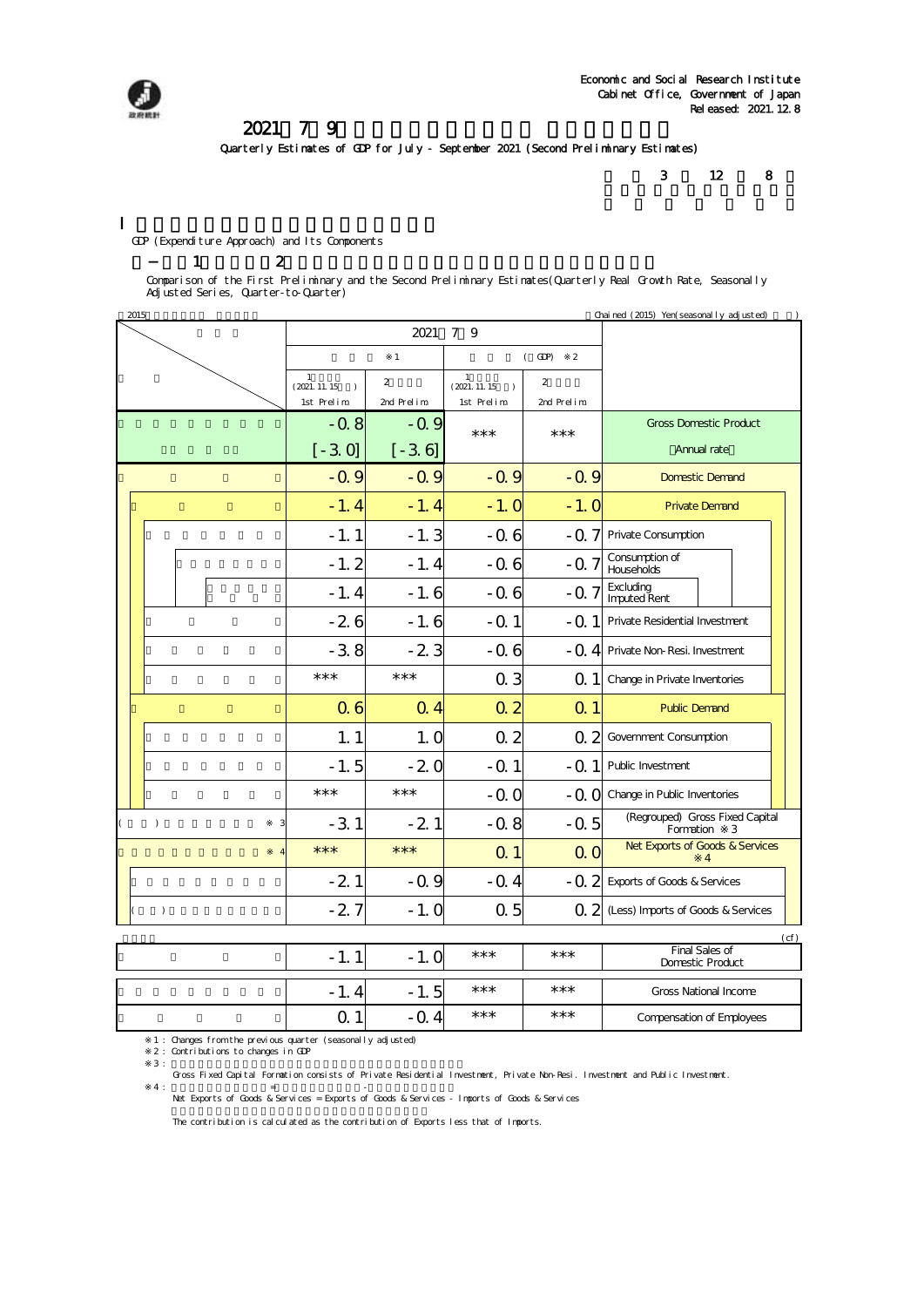Comparison of the First Preliminary and the Second Preliminary Estimates (Quarterly Nominal Growth Rate, Seasonally Adjusted Series, Quarter-to-Quarter)

|  | seasonal I y adj usted) |  |                                             |                |                                             |                               |                                                   |  |  |  |
|--|-------------------------|--|---------------------------------------------|----------------|---------------------------------------------|-------------------------------|---------------------------------------------------|--|--|--|
|  |                         |  |                                             | 2021           |                                             |                               |                                                   |  |  |  |
|  |                         |  |                                             | $\mathbf{1}$   |                                             | $($ GDP $)$<br>$\overline{2}$ |                                                   |  |  |  |
|  |                         |  | $\mathbf{1}$<br>(2021. 11. 15)<br>$\lambda$ | $\overline{2}$ | $\mathbf{1}$<br>(2021. 11. 15)<br>$\lambda$ | $\overline{2}$                |                                                   |  |  |  |
|  |                         |  | 1st Prelim                                  | 2nd Prelim     | 1st Prelim                                  | 2nd Prelim                    |                                                   |  |  |  |
|  |                         |  | $-0.6$                                      | $-1.0$         | ***<br>$***$                                |                               | <b>Gross Domestic Product</b>                     |  |  |  |
|  |                         |  | $[-25]$                                     | $[-4, 1]$      |                                             |                               | Annual rate                                       |  |  |  |
|  |                         |  | $-Q1$                                       | $-0.4$         | $-0.1$                                      | $-0.4$                        | <b>Domestic Demand</b>                            |  |  |  |
|  |                         |  | $-0.7$                                      | $-1.0$         | $-0.5$                                      | $-0.7$                        | <b>Private Demand</b>                             |  |  |  |
|  |                         |  | $-0.8$                                      | $-1.0$         | $-0.4$                                      |                               | - Q 6 Private Consumption                         |  |  |  |
|  |                         |  | $-0.9$                                      | $-1.1$         | $-0.5$                                      |                               | Consumption of<br>$-0.6$ Households               |  |  |  |
|  |                         |  | $-1.1$                                      | $-1.3$         | $-0.5$                                      | $-0.6$                        | Excluding<br><b>Imputed Rent</b>                  |  |  |  |
|  |                         |  | 1.0                                         | 1.4            | 0 <sub>0</sub>                              | Q <sub>1</sub>                | Private Residential Investment                    |  |  |  |
|  |                         |  | $-29$                                       | $-1.7$         | $-0.5$                                      |                               | - Q 3 Private Non-Resi. Investment                |  |  |  |
|  |                         |  | $***$                                       | $***$          | Q <sub>4</sub>                              | Q 1                           | Change in Private Inventories                     |  |  |  |
|  |                         |  | 1.3                                         | 1.1            | Q <sub>4</sub>                              | Q <sub>3</sub>                | <b>Public Demand</b>                              |  |  |  |
|  |                         |  | 1.9                                         | 1.8            | Q <sub>4</sub>                              |                               | Q 4 Government Consumption                        |  |  |  |
|  |                         |  | $-0.7$                                      | $-1.2$         | $-0.0$                                      | $-0.1$                        | Public Investment                                 |  |  |  |
|  |                         |  | $***$                                       | ***            | $-QQ$                                       |                               | - Q O Change in Public Inventories                |  |  |  |
|  | $\lambda$               |  | $-1.9$                                      | $-1.1$         | $-0.5$                                      | $-0.3$                        | (Regrouped) Gross Fixed Capital<br>Formation<br>3 |  |  |  |
|  |                         |  | $***$                                       | ***            | $-0.5$                                      | $-0.6$                        | Net Exports of Goods & Services<br>$\Delta$       |  |  |  |
|  |                         |  | $Q_4$                                       | 1.2            | Q <sub>1</sub>                              |                               | Q 2 Exports of Goods & Services                   |  |  |  |
|  | $\lambda$               |  | 30                                          | 4.5            | $-0.6$                                      |                               | - Q 8 (Less) Imports of Goods & Services          |  |  |  |
|  |                         |  |                                             |                |                                             |                               | (cf)                                              |  |  |  |
|  |                         |  | $-1.0$                                      | $-1.1$         | ***                                         | $***$                         | <b>Final Sales of</b><br>Domestic Product         |  |  |  |
|  |                         |  | $-0.7$                                      | $-1.0$         | ***                                         | $***$                         | <b>Gross National Income</b>                      |  |  |  |
|  |                         |  | Q <sub>5</sub>                              | $-0.1$         | ***                                         | ***                           | <b>Compensation of Employees</b>                  |  |  |  |

1 : Changes from the previous quarter (seasonally adjusted)

2 : Contributions to changes in GDP<br>3 :  $3:$ 

Gross Fixed Capital Formation consists of Private Residential Investment, Private Non-Resi. Investment and Public Investment.

※4 : 財貨・サービスの純輸出=財貨・サービスの輸出-財貨・サービスの輸入 Net Exports of Goods & Services = Exports of Goods & Services - Imports of Goods & Services

|            |            | cf                       |
|------------|------------|--------------------------|
|            | 2021 7 9   |                          |
|            |            |                          |
|            |            |                          |
|            |            |                          |
| 1st Prelim | 2nd Prelim |                          |
|            |            | GDP Deflator             |
|            | r          | Donestic Denand Deflator |

5 : Changes from the previous quarter (seasonally adjusted)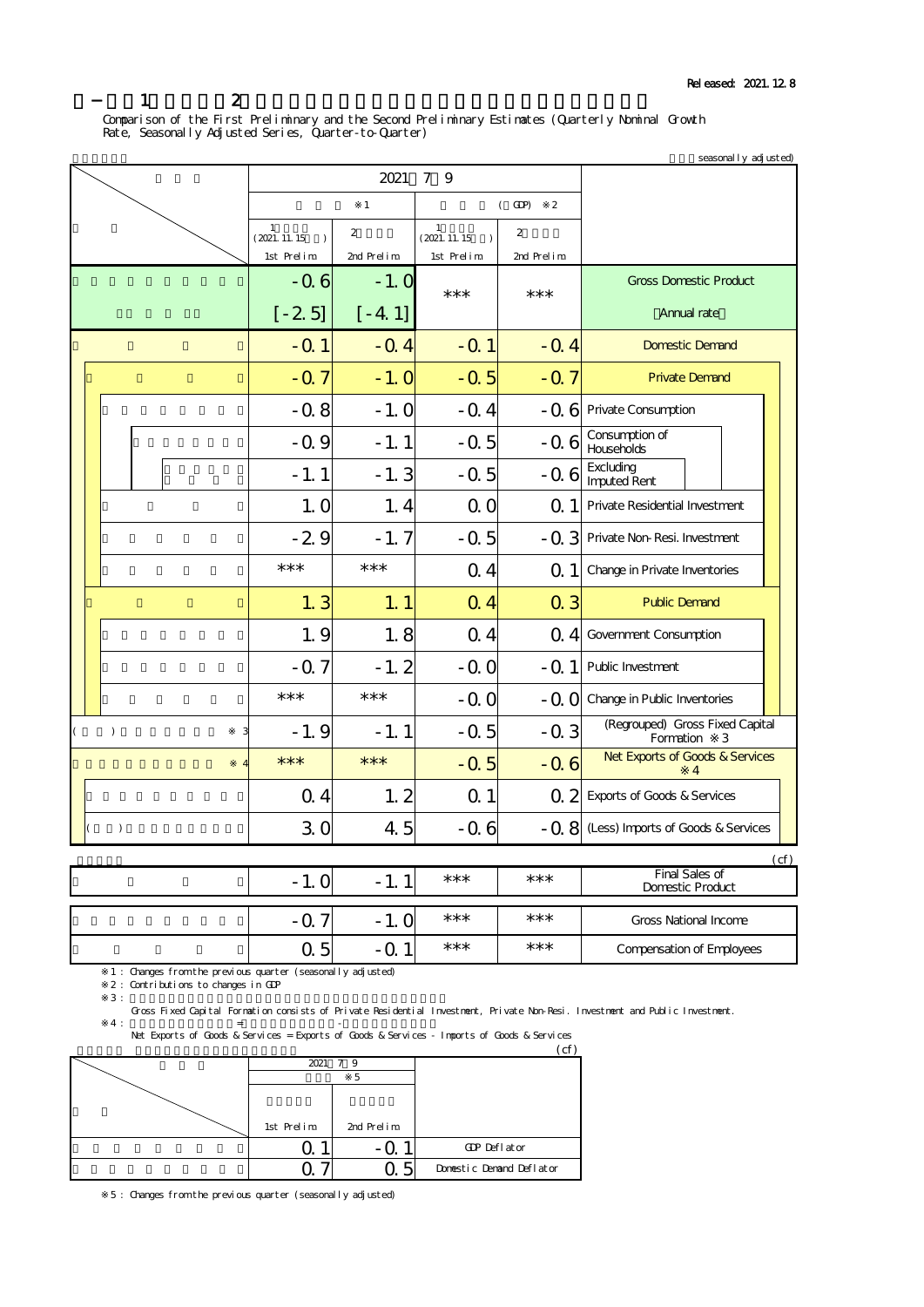### Released: 2021.12.8

# 2-1.1次速報値と2次速報値の比較(年度値、実質、前年比)

Comparison of the First Preliminary and the Second Preliminary Estimates(Annual Real Growth Rate, Fiscal Year)  $\frac{1}{2015}$  (2015) Yen  $\frac{1}{201}$  (2015) Yen  $\frac{1}{201}$ 

|                | ⊿ບເວ      |                                                 | 2020           | Fi scal Year)                                                     |                  | u kai leu (2013) feri                          |  |
|----------------|-----------|-------------------------------------------------|----------------|-------------------------------------------------------------------|------------------|------------------------------------------------|--|
|                |           |                                                 |                |                                                                   |                  |                                                |  |
|                |           | $\mathbf{1}$                                    |                |                                                                   | $($ GDP $)$<br>2 |                                                |  |
|                |           | $\mathbf{1}$<br>(2021. 11. 15)<br>$\rightarrow$ | $\overline{2}$ | $\mathbf{1}$<br>$\overline{2}$<br>(2021. 11. 15)<br>$\rightarrow$ |                  |                                                |  |
|                |           | 1st Prelim                                      | 2nd Prelim     | 1st Prelim                                                        | 2nd Prelim       |                                                |  |
|                |           | $-4.4$                                          | $-4.5$         | $***$                                                             | $***$            | <b>Gross Domestic Product</b>                  |  |
|                |           | $-3.8$                                          | $-39$          | $-38$                                                             | $-39$            | <b>Domestic Demand</b>                         |  |
|                |           | $-63$                                           | $-62$          | $-4.7$                                                            | $-4.7$           | <b>Private Demand</b>                          |  |
|                |           | $-5.8$                                          | $-5.5$         | $-3.2$                                                            | $-30$            | Private Consumption                            |  |
|                |           | $-6.3$                                          | $-62$          | $-3.3$                                                            | $-3.3$           | Consumption of<br>Households                   |  |
|                |           | $-7.5$                                          | $-7.4$         | $-3.3$                                                            | $-3.3$           | <b>Excluding</b><br>Imputed Rent               |  |
|                |           | $-7.2$                                          | $-7.8$         | $-0.3$                                                            |                  | - Q 3 Private Residential Investment           |  |
|                |           | $-69$                                           | $-7.5$         | $-1.1$                                                            |                  | - 1. 2 Private Non-Resi. Investment            |  |
|                |           | ***                                             | ***            | $-0.2$                                                            |                  | - Q 2 Change in Private Inventories            |  |
|                |           | 35                                              | 30             | Q 9                                                               | Q <sub>8</sub>   | <b>Public Demand</b>                           |  |
|                |           | 34                                              | 25             | Q <sub>7</sub>                                                    | Q <sub>5</sub>   | Government Consumption                         |  |
|                |           | 4.2                                             | 5 <sub>1</sub> | Q <sub>2</sub>                                                    |                  | Q 3 Public Investment                          |  |
|                |           | $***$                                           | $***$          | $-0.0$                                                            | $-0.0$           | Change in Public Inventories                   |  |
| $\overline{ }$ | $\lambda$ | $-4.6$                                          | $-5.0$         | $-1.2$                                                            | $-1.3$           | (Regrouped) Gross Fixed Capital<br>Formation 3 |  |
|                |           | $***$                                           | $***$          | $-0.6$                                                            | $-0.7$           | Net Exports of Goods & Services<br>4           |  |
|                |           | $-10.4$                                         | $-10.5$        | $-1.8$                                                            |                  | - 1. 8 Exports of Goods & Services             |  |
| $\lambda$      |           | -68                                             | $-66$          | 1.2                                                               |                  | 1. 1 (Less) Imports of Goods & Services        |  |
|                |           |                                                 |                |                                                                   |                  | (cf)                                           |  |

| ⌒<br>-4. | - 4.  | *** | *** | Final Sales of<br><b>Domestic Product</b> |
|----------|-------|-----|-----|-------------------------------------------|
| റ<br>-35 | د -   | *** | *** | <b>Gross National Income</b>              |
| . . I.   | $-1.$ | *** | *** | <b>Compensation of Employees</b>          |

1 : Changes from the previous year

2 : Contributions to changes in GDP

 $3:$ Gross Fixed Capital Formation consists of Private Residential Investment, Private Non-Resi. Investment and Public Investment.

 $4:$   $=$   $+$ Net Exports of Goods & Services = Exports of Goods & Services - Imports of Goods & Services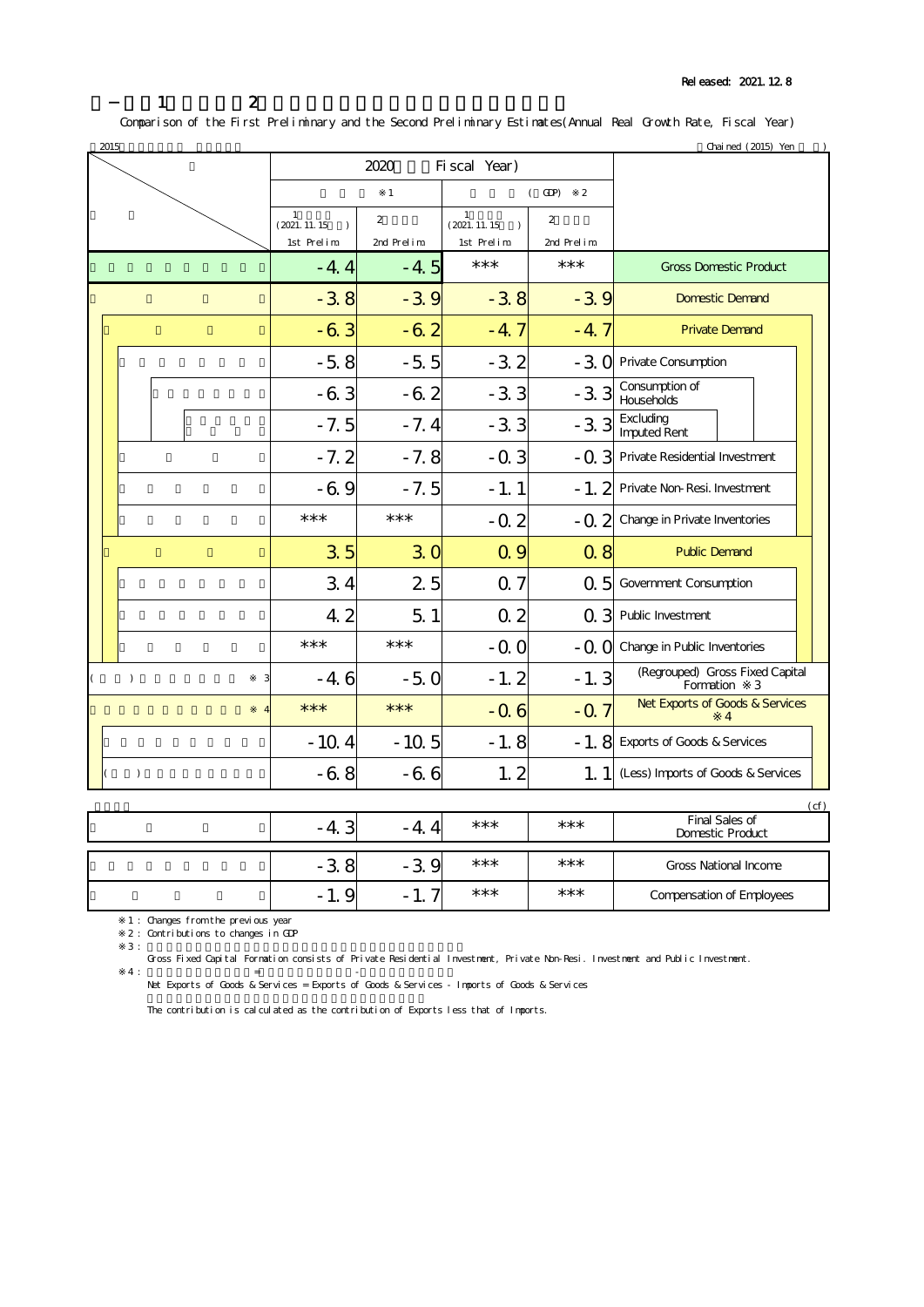|  |               |           |        |                                                  | 2020         | Fi scal Year)                                    |                               |                                                   |
|--|---------------|-----------|--------|--------------------------------------------------|--------------|--------------------------------------------------|-------------------------------|---------------------------------------------------|
|  |               |           |        |                                                  | $\mathbf{1}$ |                                                  | $($ GDP $)$<br>$\overline{2}$ |                                                   |
|  |               |           |        | $\mathbf{1}$<br>2<br>(2021. 11. 15)<br>$\lambda$ |              | $\mathbf{1}$<br>2<br>(2021. 11. 15)<br>$\lambda$ |                               |                                                   |
|  |               |           |        | 1st Prelim                                       | 2nd Prelim   | 1st Prelim                                       | 2nd Prelim                    |                                                   |
|  |               | $-39$     | $-39$  | ***                                              | ***          | <b>Gross Domestic Product</b>                    |                               |                                                   |
|  |               | $-4.1$    | $-4.2$ | $-4.1$                                           | $-4.2$       | <b>Domestic Demand</b>                           |                               |                                                   |
|  |               |           |        | $-66$                                            | $-64$        | $-4.9$                                           | $-4.8$                        | <b>Private Demand</b>                             |
|  |               |           |        | $-5.9$                                           | $-5.5$       | $-3.2$                                           |                               | - 3 O Private Consumption                         |
|  |               |           |        | $-64$                                            | $-62$        | $-3.4$                                           | $-33$                         | Consumption of<br>Households                      |
|  |               |           |        | $-7.6$                                           | $-7.4$       | $-3.4$                                           | $-33$                         | <b>Excluding<br/>Imputed Rent</b>                 |
|  |               |           |        | $-67$                                            | $-7.3$       | $-0.3$                                           |                               | - Q 3 Private Residential Investment              |
|  |               |           |        | $-7.3$                                           | $-7.9$       | $-1.2$                                           |                               | - 1. 3 Private Non-Resi. Investment               |
|  |               |           |        | $***$                                            | $***$        | $-0.2$                                           | $-0.2$                        | Change in Private Inventories                     |
|  |               |           |        | 3 <sub>1</sub>                                   | 24           | Q <sub>8</sub>                                   | $\overline{0}$ 6              | <b>Public Demand</b>                              |
|  |               |           |        | 27                                               | 1, 7         | Q <sub>5</sub>                                   |                               | Q 3 Government Consumption                        |
|  |               |           |        | 4.6                                              | 5.5          | Q <sub>2</sub>                                   |                               | Q 3 Public Investment                             |
|  |               |           |        | ***                                              | $***$        | 0 <sub>0</sub>                                   |                               | - Q O Change in Public Inventories                |
|  | $\mathcal{L}$ |           |        | $-4.8$                                           | $-5.1$       | $-1.2$                                           | $-1.3$                        | (Regrouped) Gross Fixed Capital<br>Formation<br>3 |
|  |               |           |        | $***$                                            | $***$        | Q <sub>3</sub>                                   | $Q_3$                         | Net Exports of Goods & Services<br>4              |
|  |               |           |        | $-120$                                           | $-121$       | $-21$                                            | $-21$                         | <b>Exports of Goods &amp; Services</b>            |
|  |               | $\lambda$ |        | $-13.3$                                          | $-13.4$      | 2 <sub>3</sub>                                   |                               | 2 4 (Less) Imports of Goods & Services            |

### Comparison of the First Preliminary and the Second Preliminary Estimates(Annual Nominal Growth Rate, Fiscal Year)

|          |                |       |     | (cf)                                      |
|----------|----------------|-------|-----|-------------------------------------------|
| ⌒<br>د - | $-3$           | $***$ | *** | Final Sales of<br><b>Domestic Product</b> |
|          |                |       |     |                                           |
| -4.      | $\sim$<br>- 4. | ***   | *** | <b>Gross National Income</b>              |
| $-2$     | 5<br>$-1.$     | ***   | *** | <b>Compensation of Employees</b>          |

1 : Changes from the previous year

2 : Contributions to changes in GDP

 $3:$ 

Gross Fixed Capital Formation consists of Private Residential Investment, Private Non-Resi. Investment and Public Investment.

Net Exports of Goods & Services = Exports of Goods & Services - Imports of Goods & Services

 $4:$   $=$   $-$ 

|                    |                 |       |       | (cf)                     |
|--------------------|-----------------|-------|-------|--------------------------|
| $\Omega$<br>O<br>u | –<br><u>u 1</u> | ***   | $***$ | <b>GDP Deflator</b>      |
| ⌒<br>- u<br>J.     | ົ<br>. - Q -    | $***$ | $***$ | Domestic Demand Deflator |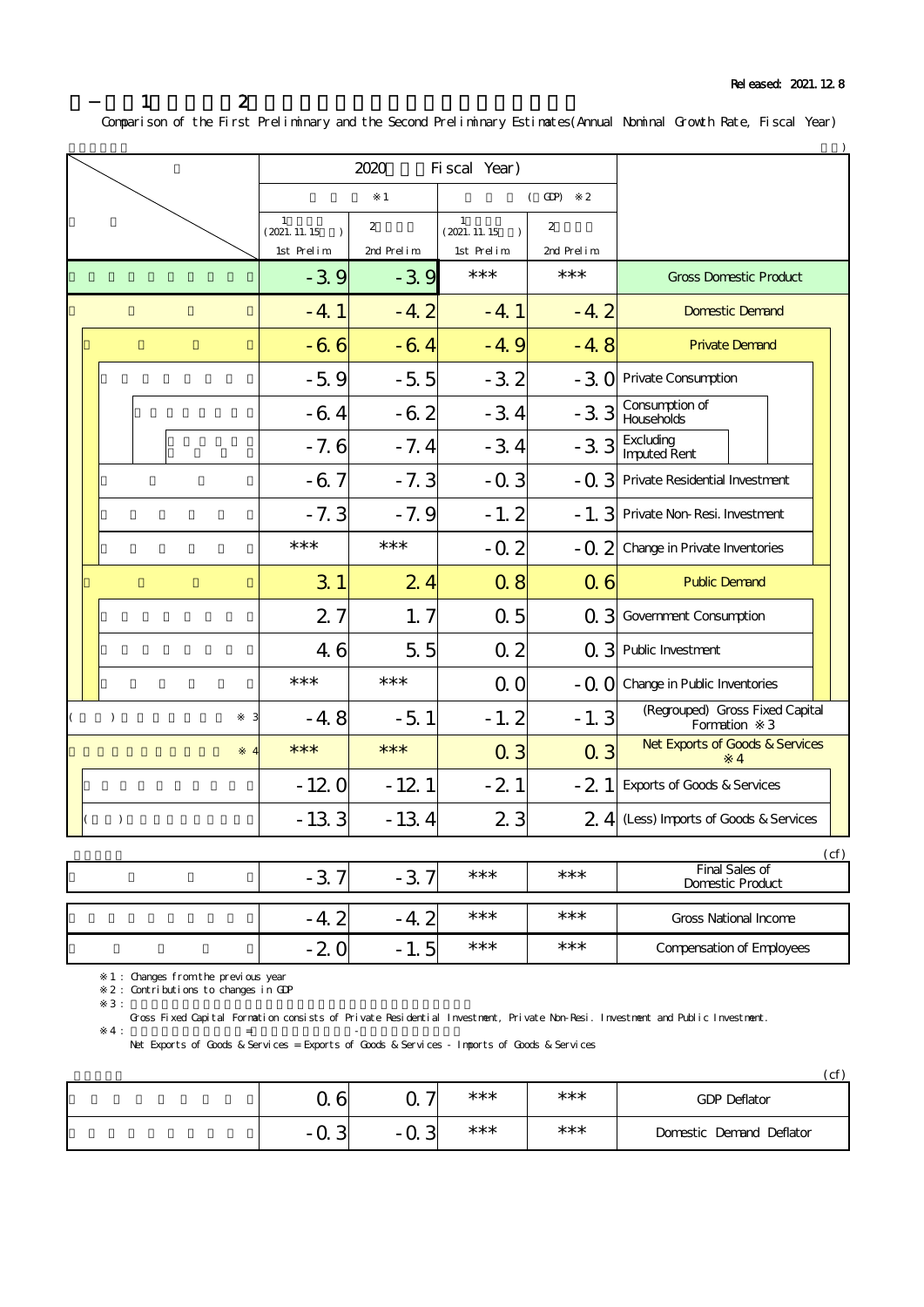Released: 2021.12.8

## Quarterly Real Growth Rate (Seasonally Adjusted Series, Quarter-to-Quarter)

|                |              |                |                |                |                | $\mathbf{1}$ |           |        | $\overline{2}$                                    |
|----------------|--------------|----------------|----------------|----------------|----------------|--------------|-----------|--------|---------------------------------------------------|
| 2015           |              |                |                |                |                |              |           |        | Chai ned (2015) Yen                               |
|                |              |                | 2020           |                | 2021           |              |           |        |                                                   |
|                |              | 7 9            | 10 12          | 1 <sub>3</sub> | 4 6            | 7 9          |           | 7 9    |                                                   |
|                |              | 5 <sub>1</sub> | 2 <sub>3</sub> | $-0.7$         | Q <sub>5</sub> | $-0.9$       | $***$     | $-36$  | <b>Gross Domestic Product</b>                     |
| $\mathfrak{r}$ | $\mathbf{I}$ | [221]          | [9.6]          | $[-29]$        | [20]           | $[-36]$      | $***$     | $***$  | Annual rate                                       |
|                |              | 25             | 1.4            | $-0.6$         | Q <sub>7</sub> | $-0.9$       | $***$     | $-37$  |                                                   |
|                |              | (26)           | (1.4)          | $(-0.6)$       | (0,7)          | $***$        | $(-0, 9)$ | $***$  | <b>Domestic Demand</b>                            |
|                |              | 26             | 1.6            | $-0.5$         | 1.0            | $-1.4$       | $(-1.0)$  | $-5.5$ | <b>Private Demand</b>                             |
|                |              | 50             | 2 <sub>3</sub> | $-1.1$         | Q <sub>6</sub> | $-1.3$       | $(-07)$   | -51    | Private Consumption                               |
|                |              | 50             | 2 <sub>2</sub> | $-1.1$         | Q6             | $-1.4$       | $(-Q)$    | $-5.3$ | Consumption of<br><b>Households</b>               |
|                |              | 6 <sub>1</sub> | 27             | $-1.3$         | Q 8            | $-1.6$       | $(-07)$   | -64    | Excluding<br><b>Imputed Rent</b>                  |
|                |              | $-4.8$         | QQ             | Q 9            | 1.0            | $-1.6$       | $(-0, 1)$ | -62    | <b>Private Residential</b><br>Investment          |
|                |              | $-0.4$         | 1.2            | $Q_4$          | 2 <sub>0</sub> | $-23$        | $(-0.4)$  | $-8.8$ | Private Non-Resi.<br>Investment                   |
|                |              | $(-0.5)$       | $(-0, 2)$      | (0.1)          | (00)           | $***$        | (01)      | $***$  | Change in Private Inventories                     |
|                |              | 2 <sub>0</sub> | Q <sub>7</sub> | $-0.8$         | QQ             | $Q_4$        | (01)      | 1.4    | <b>Public Demand</b>                              |
|                |              | 21             | $Q$ 8          | $-0.6$         | Q <sub>7</sub> | 1.0          | (0, 2)    | 4.1    | <b>Government Consumption</b>                     |
|                |              | 1.6            | Q <sub>6</sub> | $-1.5$         | $-26$          | $-20$        | $(-0, 1)$ | $-7.8$ | <b>Public Investment</b>                          |
|                |              | (00)           | $(-0.0)$       | (00)           | $(-0.0)$       | $***$        | $(0.0 -)$ | $***$  | Change in Public Inventories                      |
| $\mathcal{C}$  |              | $-0.6$         | Q 9            | QQ             | Q <sub>8</sub> | $-21$        | $(-0.5)$  | $-82$  | (Regrouped) Gross Fixed Capital<br>Formation<br>3 |
|                |              | (25)           | (0, 9)         | $(-0, 1)$      | $(-0.2)$       | $***$        | (00)      | $***$  | Net Exports of Goods & Services<br>4              |
|                |              | 87             | 11.1           | 2 <sub>3</sub> | 25             | $-0.9$       | $(-0, 2)$ | $-3.5$ | <b>Exports of Goods &amp; Services</b>            |
| $\lambda$      |              | $-67$          | 50             | 32             | 39             | $-1.0$       | (0, 2)    | $-4.1$ | (Less) Imports of Goods &<br>Services             |

Note: The figures in indicate contributions to changes in GDP

|     |     |            |     |        |       |       | (cf)                                             |
|-----|-----|------------|-----|--------|-------|-------|--------------------------------------------------|
| 56  | 25  | -0.8       | Q 5 | $-1.0$ | $***$ | $-39$ | <b>Final Sales of</b><br><b>Domestic Product</b> |
| 50  | 23  | $-1.3$     | Q O | $-1.5$ | $***$ | -60   | Gross Domestic Income                            |
| 50  | 24  | າ<br>$-1.$ | Q 1 | $-1.5$ | $***$ | $-6u$ | <b>Gross National Income</b>                     |
| Q 6 | 1.5 | l. 5       | Q 3 | $-0.4$ | $***$ | $***$ | <b>Compensation of Employees</b>                 |

|      |                |        |                         |                |          | (cf)                   |
|------|----------------|--------|-------------------------|----------------|----------|------------------------|
| 2015 |                |        |                         |                |          | Chained $(2015)$ Yen ; |
|      |                | 2020   |                         | 2021           |          |                        |
|      | - 9            | 10 12  | $\overline{\mathbf{3}}$ | -6<br>4        | 79       |                        |
|      | 5 <sub>1</sub> | 23     | $-0.7$                  | Q <sub>5</sub> | $-0.9$   | Second Preliminary     |
|      | [221]          | '9 6 L | [-29]                   | [2 O]          | I - 3.61 | Annual rate            |
|      | 5.4            | 28     | $-1.1$                  | $Q_4$          | $-0.8$   | First Preliminary      |

1 Changes from the previous quarter (seasonally adjusted)

 $\overline{4}$   $\overline{4}$   $\overline{5}$   $\overline{5}$   $\overline{5}$   $\overline{5}$   $\overline{5}$   $\overline{5}$   $\overline{5}$   $\overline{5}$   $\overline{5}$   $\overline{5}$   $\overline{5}$   $\overline{5}$   $\overline{5}$   $\overline{5}$   $\overline{5}$   $\overline{5}$   $\overline{5}$   $\overline{5}$   $\overline{5}$   $\overline{5}$   $\overline{5}$   $\overline{5}$   $\overline{$ 

2 Annualized<br>3

 $\overline{3}$ 

Gross Fixed Capital Formation consists of Private Residential Investment, Private Non-Resi. Investment and Public Investment.

Net Exports of Goods & Services = Exports of Goods & Services - Imports of Goods & Services

 $[1]$   $[23.5]$   $[11.8]$   $[-4.1]$   $[1.5]$   $[-3.0]$  Annual rate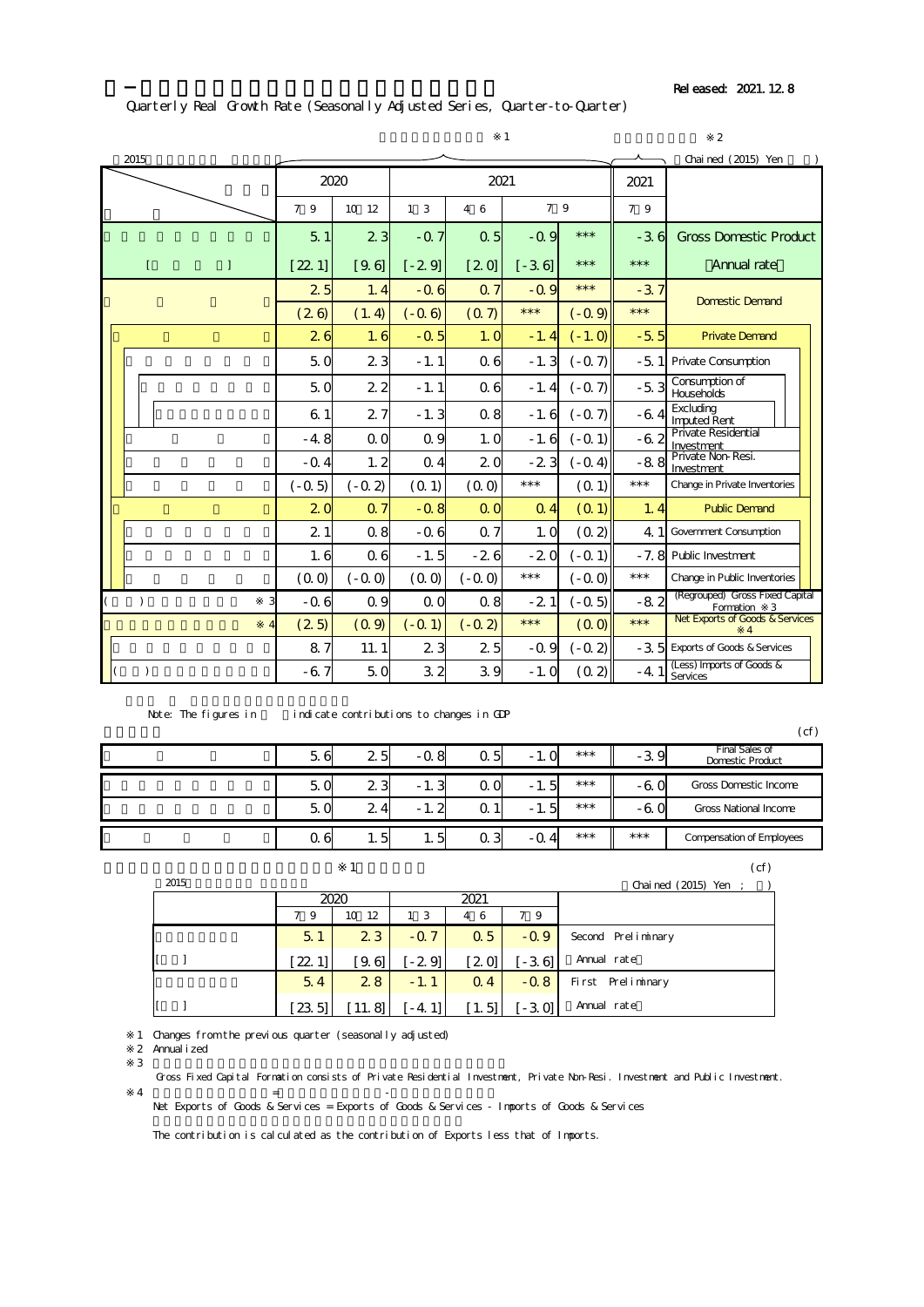### Quarterly Real Growth Rate (Original Series, Year-over-Year)

|                                          |                |          |                | 1          |                |          |                                                   |
|------------------------------------------|----------------|----------|----------------|------------|----------------|----------|---------------------------------------------------|
| 2015                                     |                |          |                |            |                |          | Chai ned (2015) Yen ;                             |
|                                          |                | 2020     |                | 2021       |                |          |                                                   |
|                                          | 79             | 10 12    | 1 <sub>3</sub> | 4 6        | 7 9            |          |                                                   |
|                                          | $-5.4$         | $-0.9$   | $-1.8$         | 7.3        | 1.2            | $***$    | <b>Gross Domestic Product</b>                     |
|                                          | $-5.2$         | $-1.1$   | $-21$          | <b>4.0</b> | Q <sub>6</sub> | $***$    | <b>Domestic Demand</b>                            |
|                                          | $(-5.3)$       | $(-1.1)$ | $(-21)$        | (4.1)      | $***$          | (06)     |                                                   |
|                                          | $-7.9$         | $-29$    | $-3.9$         | 4.7        | Q <sub>7</sub> | (0.5)    | <b>Private Demand</b>                             |
|                                          | $-67$          | $-1.5$   | $-30$          | 68         | 0 <sub>5</sub> | (0, 3)   | <b>Private Consumption</b>                        |
|                                          | $-7.4$         | $-21$    | $-3.8$         | 68         | $Q_4$          | (0, 2)   | Consumption of<br>Households                      |
|                                          | $-89$          | $-25$    | $-4.6$         | 83         | Q <sub>5</sub> | (0, 2)   | Excluding<br><b>Imputed Rent</b>                  |
|                                          | $-11.2$        | $-9.6$   | $-4.0$         | $-27$      | Q <sub>2</sub> | (00)     | Private Residential<br>Investment                 |
|                                          | $-11.6$        | $-37$    | $-5.7$         | 34         | 1.2            | (0.2)    | Private Non-Resi.<br>Investment                   |
|                                          | (0.0)          | $(-0.4)$ | $(-0.1)$       | $(-0.6)$   | $***$          | (0, 1)   | Change in Private Inventories                     |
|                                          | 3 <sub>1</sub> | 39       | 3 <sub>1</sub> | 20         | Q <sub>3</sub> | (0, 1)   | <b>Public Demand</b>                              |
|                                          | 27             | 35       | 26             | 30         | 1.9            | (0.4)    | <b>Government Consumption</b>                     |
|                                          | 4.6            | 59       | 5.0            | $-1.9$     | $-5.7$         | $(-0.3)$ | Public Investment                                 |
|                                          | (0.0)          | $(-0.0)$ | $(-0, 0)$      | (00)       | $***$          | $(-0,0)$ | Change in Public Inventories                      |
| $\overline{\mathbf{c}}$<br>$\mathcal{E}$ | $-84$          | $-24$    | $-3.2$         | 1.3        | -0.5           | $(-0.1)$ | (Regrouped) Gross Fixed Capital<br>Formation<br>2 |
| 3                                        | $(-0.2)$       | (0, 3)   | (0, 2)         | (30)       | $***$          | (0.6)    | Net Exports of Goods & Services<br>3              |
|                                          | $-15.3$        | $-5.7$   | Q 9            | 26.8       | 15.5           | (23)     | <b>Exports of Goods &amp; Services</b>            |
| )                                        | $-139$         | $-7.0$   | -0.5           | 5.5        | 11.5           | $(-1.7)$ | (Less) Imports of Goods &<br>Services             |

Note: The figures in indicate contributions to changes in GDP

|        |        |        |        |        |       | (cf)                                             |
|--------|--------|--------|--------|--------|-------|--------------------------------------------------|
| $-5.5$ | -05    | $-1.7$ | 80     | . .    | $***$ | <b>Final Sales of</b><br><b>Domestic Product</b> |
| $-4.3$ | Q 2    | $-1.4$ | 60     | -06    | $***$ | <b>Gross Domestic Income</b>                     |
| $-4.9$ | Q 2    | -1.6   | a<br>4 | $-0.2$ | $***$ | <b>Gross National Income</b>                     |
| $-26$  | $-1.6$ | Ο.     | 39     | 30     | $***$ | <b>Compensation of Employees</b>                 |

 $1$  (cf)

| 2015 |        |        |                |      |      | Chained $(2015)$ Yen ; |
|------|--------|--------|----------------|------|------|------------------------|
|      |        | 2020   |                | 2021 |      |                        |
|      | 9<br>7 | 10 12  | 1 <sub>3</sub> | 4 6  | 79   |                        |
|      | $-5.4$ | $-0.9$ | $-1.8$         | 7.3  | 1.2  | Second Preliminary     |
|      | $-5.5$ | $-0.9$ | $-1.3$         | 7.6  | 1, 4 | First Preliminary      |

1 Changes from the previous year

Gross Fixed Capital Formation consists of Private Residential Investment, Private Non-Resi. Investment and Public Investment.

 $\overline{3}$  ,  $\overline{5}$  ,  $\overline{5}$  ,  $\overline{5}$  ,  $\overline{5}$  ,  $\overline{5}$  ,  $\overline{5}$  ,  $\overline{5}$  ,  $\overline{5}$  ,  $\overline{5}$  ,  $\overline{5}$  ,  $\overline{5}$  ,  $\overline{5}$  ,  $\overline{5}$  ,  $\overline{5}$  ,  $\overline{5}$  ,  $\overline{5}$  ,  $\overline{5}$  ,  $\overline{5}$  ,  $\overline{5}$  , Net Exports of Goods & Services = Exports of Goods & Services - Imports of Goods & Services

The contribution is calculated as the contribution of Exports less that of Imports.

 $2$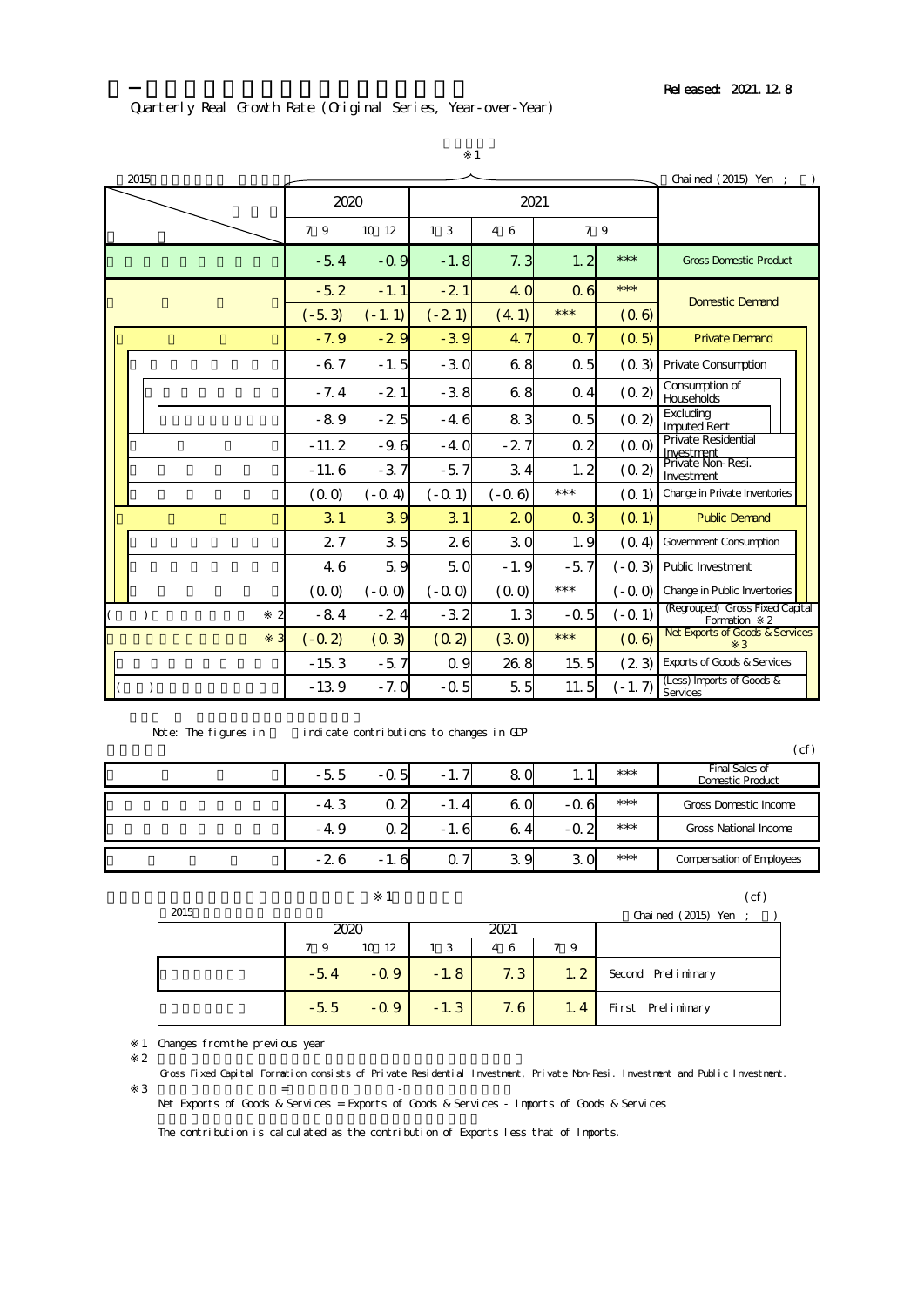# Quarterly Nominal Growth Rate (Seasonally Adjusted Series, Quarter-to-Quarter)

|              |   |                |                | 1              |                | $\overline{2}$ |                 |        |                                                   |
|--------------|---|----------------|----------------|----------------|----------------|----------------|-----------------|--------|---------------------------------------------------|
|              |   | 2020           |                |                | 2021           |                |                 | 2021   |                                                   |
|              |   | 7 9            | 10 12          | 1 <sub>3</sub> | 7 9<br>4 6     |                |                 | 7 9    |                                                   |
|              |   | 5 <sub>1</sub> | 1.8            | $-0.7$         | Q <sub>1</sub> | $-1.0$         | $***$           | $-4.1$ | <b>Gross Domestic Product</b>                     |
| $\mathbf{r}$ | 1 | 222            | 7.2            | $[-30]$        | $Q_2$          | $[-4.1]$       | $***$           | $***$  | Annual rate                                       |
|              |   | 28             | Q <sub>q</sub> | $-Q1$          | Q <sub>7</sub> | $-Q$ 4         | $***$           | $-1.7$ | <b>Domestic Demand</b>                            |
|              |   | (28)           | (0, 9)         | $(-0.1)$       | (07)           | $***$          | $(-0.4)$        | $***$  |                                                   |
|              |   | 29             | 1.2            | $-0.1$         | $Q$ $8$        | $-1.0$         | $(-0, 7)$       | $-3.8$ | <b>Private Demand</b>                             |
|              |   | 50             | 1.6            | $-0.7$         | Q <sub>1</sub> |                | $-1.0(-0.6)$    | $-4.1$ | <b>Private Consumption</b>                        |
|              |   | 50             | 1.6            | $-0.7$         | Q <sub>1</sub> | $-1.1$         | $(-0.6)$        | $-4.4$ | Consumption of<br>Households                      |
|              |   | 6 <sub>1</sub> | 1.9            | $-0.9$         | Q <sub>1</sub> |                | $-1.3$ $(-0.6)$ | $-5.2$ | Excluding<br><b>Imputed Rent</b>                  |
|              |   | $-4.7$         | $-0.2$         | 23             | 32             | 1.4            | (0, 1)          | 59     | Private Residential<br>Investment                 |
|              |   | $-0.3$         | 1.2            | Q <sub>q</sub> | 28             | $-1.7$         | $(-0.3)$        | -67    | Private Non-Resi.<br>Investment                   |
|              |   | $(-0.3)$       | $(-0.2)$       | (0, 1)         | (0.0)          | $***$          | (0.1)           | $***$  | Change in Private Inventories                     |
|              |   | 24             | Q <sub>1</sub> | $-0.1$         | Q <sub>4</sub> | 1.1            | (0, 3)          | 4.4    | <b>Public Demand</b>                              |
|              |   | 25             | QQ             | Q <sub>1</sub> | 1.0            | 1.8            | (0.4)           | 7.2    | <b>Government Consumption</b>                     |
|              |   | 20             | 0 <sub>6</sub> | $-0.7$         | $-1.5$         | $-1.2$         | $(-0.1)$        | -4.5   | Public Investment                                 |
|              |   | (00)           | $(-0,0)$       | (00)           | $(-0.0)$       | $***$          | $(-0,0)$        | $***$  | Change in Public Inventories                      |
| )            |   | $-0.5$         | Q <sub>8</sub> | Q <sub>7</sub> | 1.9            | $-1.1$         | $(-0.3)$        | $-4.4$ | (Regrouped) Gross Fixed Capital<br>Formation<br>3 |
|              |   | (23)           | (0, 8)         | $(-0, 7)$      | $(-0, 7)$      | $***$          | $(-0.6)$        | $***$  | Net Exports of Goods & Services<br>4              |
|              |   | 10 7           | 11.4           | 50             | 53             | 1.2            | (0.2)           |        | 4. 9 Exports of Goods & Services                  |
| $\lambda$    |   | $-4.8$         | 5.8            | 9.6            | 9.3            | 4.5            | $(-0.8)$        | 19.4   | (Less) Imports of Goods &<br>Services             |

| Note: The figures in | indicate contributions to changes in GDP |  |
|----------------------|------------------------------------------|--|
|                      |                                          |  |

|        |            |                                |                |            |       |        | Cf'                                              |
|--------|------------|--------------------------------|----------------|------------|-------|--------|--------------------------------------------------|
| 5      | . .        | -Q 8                           | -1<br>u        | . <u>.</u> | $***$ | ـد 4-  | <b>Final Sales of</b><br><b>Domestic Product</b> |
| 5<br>я | 1 Q<br>. . | $-0.7$                         | Q <sub>2</sub> | $-1.0$     | $***$ | $-3.9$ | <b>Gross National Income</b>                     |
| Q 6    | ე 8<br>u   | $\mathbf{\Omega}$<br>-1<br>. . | $-0.4$         | $-0.1$     | $***$ | $***$  | <b>Compensation of Employees</b>                 |
|        |            |                                |                |            |       |        |                                                  |

| $\sim$ $\sim$<br>ັ<br>◡ | $\overline{ }$<br>ີ<br>ັ            | $\sim$<br>ັ<br>ັ | $\boldsymbol{\Lambda}$<br>- 1<br>◡ | и<br>$-1$<br>◡ | *** | *** | <b>GDP Deflator</b>             |
|-------------------------|-------------------------------------|------------------|------------------------------------|----------------|-----|-----|---------------------------------|
| ឹ<br>ັ<br>◡             | $\overline{\phantom{0}}$<br>יש<br>ັ | Е<br>∽<br>ັ      | $\overline{\phantom{0}}$<br>ັ<br>ັ | Б.<br>-<br>ິ   | *** | *** | <b>Domestic Demand Deflator</b> |

| (cf) |  |
|------|--|
|      |  |

|       | 2020     |        | 2021           |         |                    |
|-------|----------|--------|----------------|---------|--------------------|
| 79    | 12<br>10 | 13     | 4 6            | 79      |                    |
| 5.1   | 1.8      | $-Q7$  | Q <sub>1</sub> | $-1.0$  | Second Preliminary |
| 22.21 | 7. 21    | $-30$  | Q2             | $-4.11$ | Annual rate        |
| 5.5   | 23       | $-1.1$ | $-0.2$         | $-0.6$  | First Preliminary  |
| 23.9  | 9. 71    | $-4.4$ | $-1.0$         | $-25$   | Annual rate        |

※1 Changes from the previous quarter (seasonally adjusted)

※2 Annualized

 $\overline{3}$ 

Gross Fixed Capital Formation consists of Private Residential Investment, Private Non-Resi. Investment and Public Investment.  $\overline{4}$   $\overline{4}$   $\overline{5}$   $\overline{5}$   $\overline{5}$   $\overline{5}$   $\overline{5}$   $\overline{5}$   $\overline{5}$   $\overline{5}$   $\overline{5}$   $\overline{5}$   $\overline{5}$   $\overline{5}$   $\overline{5}$   $\overline{5}$   $\overline{5}$   $\overline{5}$   $\overline{5}$   $\overline{5}$   $\overline{5}$   $\overline{5}$   $\overline{5}$   $\overline{5}$   $\overline{$ 

Net Exports of Goods & Services = Exports of Goods & Services - Imports of Goods & Services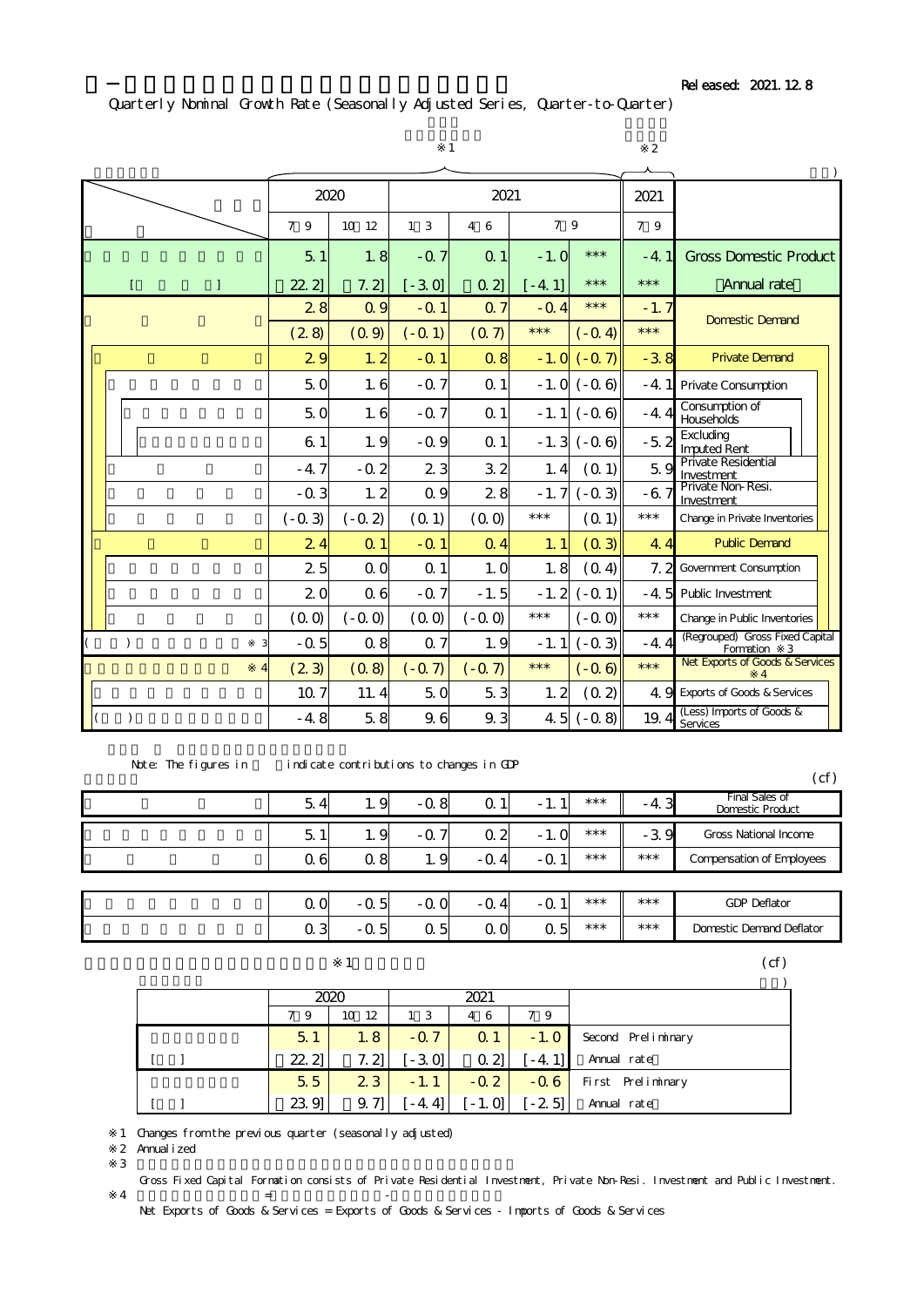### Quarterly Nominal Growth Rate (Original Series, Year-over-Year)

|                          |               | 2020           |          |                | 2021           |                |           |                                                                |
|--------------------------|---------------|----------------|----------|----------------|----------------|----------------|-----------|----------------------------------------------------------------|
|                          |               | 7 9            | 10 12    | 1 <sub>3</sub> | 4 6            | 7 9            |           |                                                                |
|                          |               | $-4.3$         | $-0.6$   | $-1.9$         | 6 <sub>1</sub> | $-0.0$         | $***$     | <b>Gross Domestic Product</b>                                  |
|                          |               | $-5.2$         | $-1.8$   | $-26$          | 4.2            | 1.1            | $***$     | <b>Domestic Demand</b>                                         |
|                          |               | $(-5.2)$       | $(-1.8)$ | $(-26)$        | (4.3)          | $***$          | (1.1)     |                                                                |
|                          |               | $-7.7$         | $-34$    | $-4.4$         | 4.7            | 1.0            | (0,7)     | <b>Private Demand</b>                                          |
|                          |               | $-63$          | $-20$    | $-34$          | 5.9            | $-0.0$         | $(-0.0)$  | <b>Private Consumption</b>                                     |
|                          |               | $-7.0$         | $-26$    | $-4.1$         | 5.9            | -Q 1           | $(-0.1)$  | Consumption of<br>Households                                   |
|                          |               | $-84$          | $-31$    | $-4.9$         | 7.2            | $-0.2$         | $(-0.1)$  | Excluding<br><b>Imputed Rent</b>                               |
|                          |               | $-101$         | $-10.1$  | $-37$          | Q <sub>5</sub> | 68             | (0, 3)    | <b>Private Residential</b><br>Investment<br>Private Non-Resi.  |
|                          |               | $-11.9$        | $-4.5$   | -60            | 4.8            | 3 <sub>1</sub> | (0.5)     | Investment                                                     |
|                          |               | $(-0.0)$       | $(-0.3)$ | $(-0.2)$       | $(-0.4)$       | $***$          | (00)      | Change in Private Inventories                                  |
|                          |               | 3 <sup>2</sup> | 26       | 28             | 29             | 1.5            | (0.4)     | <b>Public Demand</b>                                           |
|                          |               | 2 <sub>5</sub> | 1.9      | 20             | 3.4            | 29             | (0.6)     | Government Consumption                                         |
|                          |               | 55             | 55       | 5 <sub>5</sub> | Q <sub>2</sub> | $-3.1$         | $(-0.2)$  | <b>Public Investment</b>                                       |
|                          |               | (00)           | $(-0.0)$ | $(-0.0)$       | (00)           | $***$          | $( -0.0)$ | Change in Public Inventories                                   |
| $\mathcal{L}$            | 2             | $-82$          | $-31$    | $-3.2$         | 3 <sub>2</sub> | 2 <sub>3</sub> | (0.6)     | (Regrouped) Gross Fixed Capital<br>Formation<br>$\overline{2}$ |
|                          | 3             | (0, 9)         | (1.2)    | (0.6)          | (1.7)          | $***$          | $(-1.1)$  | Net Exports of Goods & Services<br>3                           |
|                          |               | $-166$         | $-7.5$   | 1.7            | 36.6           | 24.9           | (3.8)     | Exports of Goods & Services                                    |
| $\overline{\mathcal{L}}$ | $\mathcal{E}$ | $-208$         | $-14.2$  | $-21$          | 21.0           | 33.1           | $(-4.9)$  | (Less) Imports of Goods &<br>Services                          |

※1

Note: The figures in indicate contributions to changes in GDP

 $(\text{cf})$ 

| $-4.3$         | $-0.3$         | $-1.7$         | 66             | -Q O           | $***$ | <b>Final Sales of</b><br><b>Domestic Product</b> |
|----------------|----------------|----------------|----------------|----------------|-------|--------------------------------------------------|
| $-50$          | -0.7           | $-2.1$         | 64             | $Q_4$          | $***$ | <b>Gross National Income</b>                     |
| $-1.8$         | $-21$          | Q <sub>5</sub> | 29             | 2 <sub>3</sub> | $***$ | <b>Compensation of Employees</b>                 |
|                |                |                |                |                |       |                                                  |
| 1.1            | Q <sub>2</sub> | $-0.1$         | $-1.1$         | $-1.2$         | $***$ | GDP Deflator                                     |
| Q <sub>1</sub> | $-Q7$          | -05            | Q <sub>3</sub> | Q <sub>5</sub> | $***$ | Domestic Demand<br>Deflator                      |

 $(\text{cf})$ 

|        | 2020   |                | 2021 |            |                    |
|--------|--------|----------------|------|------------|--------------------|
| 79     | 10 12  | 1 <sub>3</sub> | 4 6  | 79         |                    |
| $-4.3$ | $-0.6$ | $-1.9$         | 61   | $-00$      | Second Preliminary |
| $-4.5$ | $-0.8$ | $-1.5$         | 64   | $\Omega$ 3 | First Preliminary  |

1 Changes from the previous year

 $2$ 

Gross Fixed Capital Formation consists of Private Residential Investment, Private Non-Resi. Investment and Public Investment.

Net Exports of Goods & Services = Exports of Goods & Services - Imports of Goods & Services

 $\overline{3}$  ,  $\overline{5}$  ,  $\overline{5}$  ,  $\overline{5}$  ,  $\overline{5}$  ,  $\overline{5}$  ,  $\overline{5}$  ,  $\overline{5}$  ,  $\overline{5}$  ,  $\overline{5}$  ,  $\overline{5}$  ,  $\overline{5}$  ,  $\overline{5}$  ,  $\overline{5}$  ,  $\overline{5}$  ,  $\overline{5}$  ,  $\overline{5}$  ,  $\overline{5}$  ,  $\overline{5}$  ,  $\overline{5}$  ,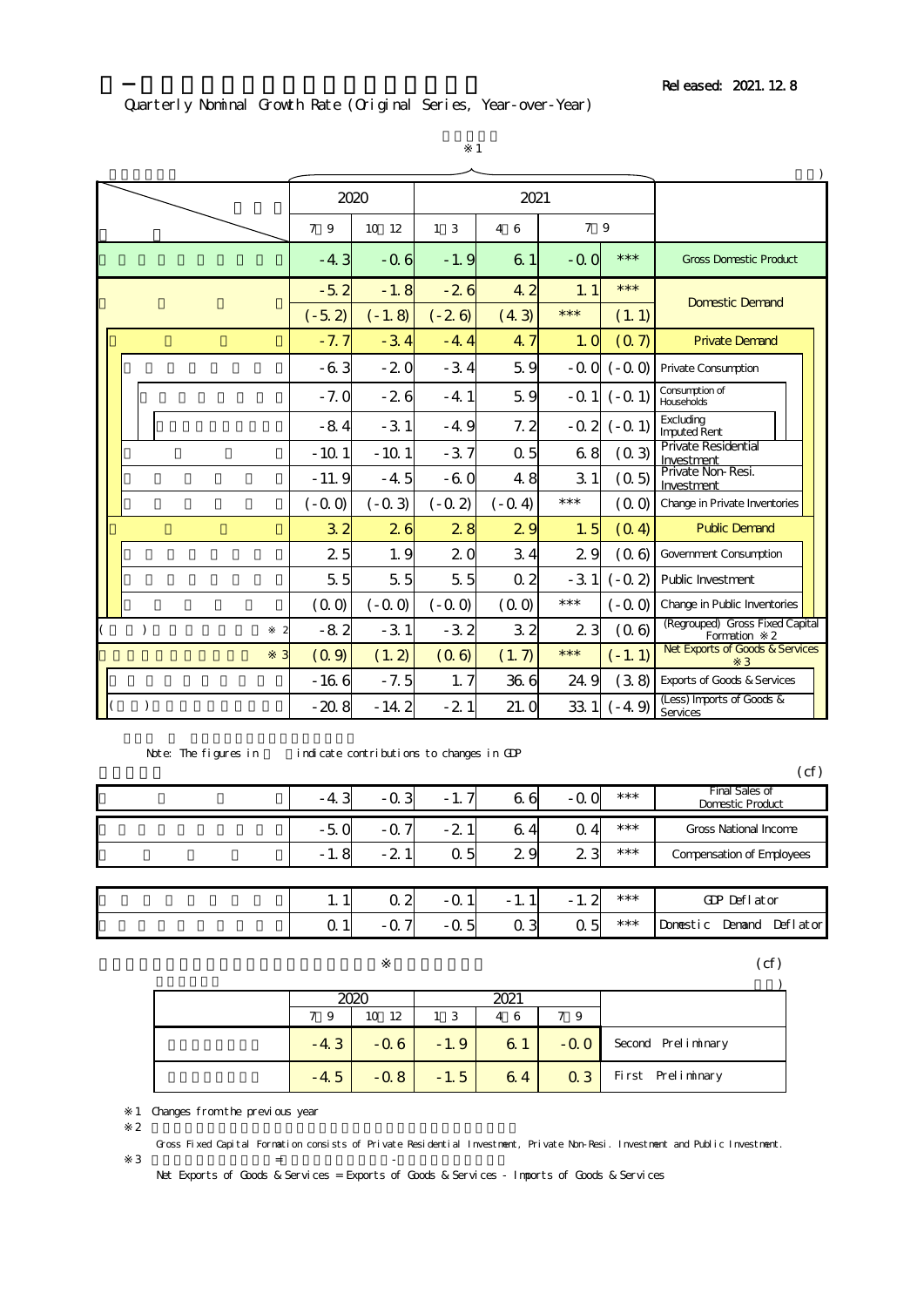### Annual Real Growth Rate

4-1. 年次別の実質成長率

※1

| 2015          |                |                                |                   |              | Chained $(2015)$ Yen ; ) |                   |              |                                                                |
|---------------|----------------|--------------------------------|-------------------|--------------|--------------------------|-------------------|--------------|----------------------------------------------------------------|
|               |                |                                | (Fiscal Year)     |              |                          | (Cal endar Year)  |              |                                                                |
|               | 2018           | 2019                           |                   | 2020         | 2019                     | 2020              |              |                                                                |
|               | Q <sub>2</sub> | $-Q$ 7                         | $-4.5$            | $***$        | $-0.2$                   | $-4.5$            | $***$        | <b>Gross Domestic Product</b>                                  |
|               | $Q_4$          | $-0.2$                         | $-39$             | $***$        | Q <sub>2</sub>           | $-3.7$            | $***$        | <b>Domestic Demand</b>                                         |
|               |                | $(-0, 2)$<br>(O <sub>4</sub> ) | $***$             | $(-3.9)$     | (0, 2)                   | $***$             | $(-37)$      |                                                                |
|               | Q <sub>2</sub> | $-1.0$                         |                   | $-62(-47)$   | $-0.3$                   |                   | $-58(-44)$   | <b>Private Demand</b>                                          |
|               | Q <sub>1</sub> | $-1.0$                         |                   | $-55(-30)$   | $-0.5$                   |                   | $-53(-29)$   | Private Consumption                                            |
|               | $Q_3$          | $-1.3$                         |                   | $-62(-33)$   | $-0.7$                   |                   | $-59(-31)$   | Consumption of<br><b>Households</b>                            |
|               | $Q_3$          | $-1.6$                         |                   | $-7.4(-3.3)$ | $-0.8$                   |                   | $-7.0(-3.1)$ | Excluding<br><b>Imputed Rent</b>                               |
|               | $-4.9$         | 26                             |                   | $-7.8(-0.3)$ | 4.1                      |                   | $-7.9(-0.3)$ | Private Residential<br>Investment                              |
|               | 1.2            | $-0.6$                         |                   | $-7.5(-1.2)$ | Q <sub>1</sub>           |                   | $-65(-1.1)$  | Private Non-Resi.<br>Investment                                |
|               | (01)           | $(-0.2)$                       | $\star\star\star$ |              | $(-0, 2)$ $(-0, 1)$      | $\star\star\star$ | $(-Q1)$      | Change in Private Inventories                                  |
|               | Q <sub>q</sub> | 21                             | 3 <sub>0</sub>    | (0.8)        | 1.8                      | 2.7               | (07)         | <b>Public Demand</b>                                           |
|               | 1.1            | 21                             | 2 <sub>5</sub>    | (0.5)        | 1.9                      | 2 <sub>3</sub>    | (0,5)        | <b>Government Consumption</b>                                  |
|               | Q <sub>q</sub> | 1.6                            | 51                | (0.3)        | 1.7                      | 39                | (0, 2)       | Public Investment                                              |
|               | $(-0.0)$       | (00)                           | $***$             | $(-0.0)$     | $(-0,0)$                 | $***$             | (00)         | Change in Public Inventories                                   |
| $\mathcal{L}$ | Q <sub>2</sub> | Q <sub>3</sub>                 |                   | $-50(-1.3)$  | 1.0                      | $-4.6$            | $(-1.2)$     | (Regrouped) Gross Fixed Capital<br>Formation<br>$\overline{2}$ |
|               | $(-0, 2)$      | $(-0.4)$                       | $***$             |              | $(-07)(-04)$             | $***$             | $(-0.8)$     | Net Exports of Goods & Services<br>3                           |
|               | 2 <sub>0</sub> | $-22$                          |                   | $-105(-1.8)$ | $-1.5$                   |                   | $-11.8(-21)$ | <b>Exports of Goods &amp; Services</b>                         |
| $\mathcal{E}$ | 3 <sub>0</sub> | Q <sub>2</sub>                 | $-66$             | (1.1)        | 1.0                      | $-7.2$            | (1.3)        | (Less) Imports of Goods &<br>Services                          |

Note: The figures in indicate contributions to changes in GDP

 $(\text{cf})$ 0.1 -0.5 -4.4 \*\*\* -0.1 -4.4 \*\*\*  $-0.5$   $-0.4$   $-3.6$  \*\*\*  $-0.1$   $-3.6$  \*\*\*  $-0.3$   $-0.4$   $-3.9$   $***$   $-0.0$   $-3.9$   $***$ 2.5 1.1 -1.7 \*\*\* 1.3 -1.7 \*\*\* Gross Domestic Income Compensation of Employees Gross National Income 最終需要 Final Sales of Domestic Product

1 Changes from the previous year

 $2$ 

Gross Fixed Capital Formation consists of Private Residential Investment, Private Non-Resi. Investment and Public Investment.  $\mathbf{3}$   $\mathbf{5}$  +  $\mathbf{6}$  +  $\mathbf{6}$  +  $\mathbf{6}$  +  $\mathbf{6}$  +  $\mathbf{6}$  +  $\mathbf{6}$  +  $\mathbf{6}$  +  $\mathbf{6}$  +  $\mathbf{6}$  +  $\mathbf{6}$  +  $\mathbf{6}$  +  $\mathbf{6}$  +  $\mathbf{6}$  +  $\mathbf{6}$  +  $\mathbf{6}$  +  $\mathbf{6}$  +  $\mathbf{6}$  +  $\mathbf{6}$  +  $\math$ 

Net Exports of Goods & Services = Exports of Goods & Services - Imports of Goods & Services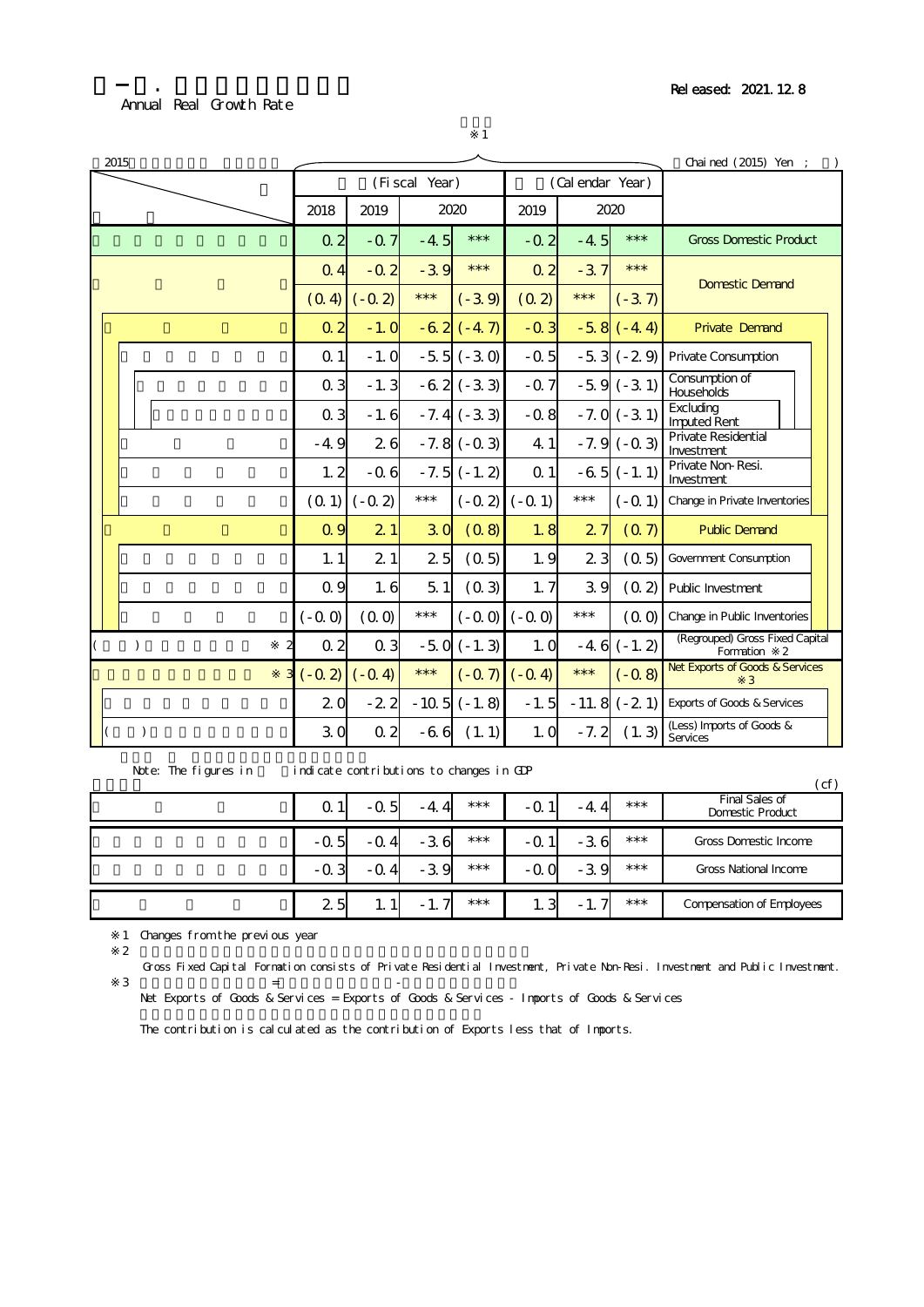|                      |                |                                          | (Fiscal Year) |                 |                | (Cal endar Year) |             |                                                   |
|----------------------|----------------|------------------------------------------|---------------|-----------------|----------------|------------------|-------------|---------------------------------------------------|
|                      | 2018           | 2019                                     |               | 2020            | 2019           |                  | 2020        |                                                   |
|                      | Q <sub>1</sub> | Q <sub>2</sub>                           | $-39$         | $***$           | Q <sub>4</sub> | $-36$            | $***$       | <b>Gross Domestic Product</b>                     |
|                      | 1.0            | Q <sub>4</sub>                           | $-4.2$        | $***$           | Q <sub>7</sub> | $-3.7$           | $***$       | <b>Domestic Demand</b>                            |
|                      | (1.0)          | (O <sub>4</sub> )                        | $***$         | $(-4.2)$        | (07)           | $***$            | $(-37)$     |                                                   |
|                      | $Q_8$          | $-Q$ 4                                   | $-64$         | $(-4.8)$        | Q <sub>2</sub> | $-5.7$           | $(-4.3)$    | <b>Private Demand</b>                             |
|                      | Q <sub>6</sub> | $-0.4$                                   |               | $-55 (-30)$     | $-0.1$         |                  | $-50 (-27)$ | Private Consumption                               |
|                      | Q <sub>q</sub> | $-0.6$                                   |               | $-62(-33)$      | $-0.2$         |                  | $-56(-30)$  | Consumption of<br>Households                      |
|                      | 1.1            | $-0.7$                                   |               | $-7.4$ $(-3.3)$ | $-0.2$         |                  | $-66 (-30)$ | Excluding<br><b>Imputed Rent</b>                  |
|                      | $-3.4$         | 4.2                                      | $-7.3$        | $(-0.3)$        | 54             |                  | $-69(-03)$  | Private Residential<br>Investment                 |
|                      | 20             | $-0.3$                                   | $-7.9$        | $(-1.3)$        | Q <sub>6</sub> | $-6.7$           | $(-1.1)$    | Private Non-Resi.<br>Investment                   |
|                      | (01)           | $(-0.2)$                                 | $***$         | $(-0.2)$        | $(-0.1)$       | $***$            | $(-0.2)$    | Change in Private Inventories                     |
|                      | 1.4            | 27                                       | 24            | (06)            | 24             | 2 <sub>3</sub>   | (06)        | <b>Public Demand</b>                              |
|                      | 1.3            | 25                                       | 1.7           | (0, 3)          | 2 <sub>2</sub> | 1.7              | (0,3)       | <b>Government Consumption</b>                     |
|                      | 25             | 32                                       | 55            | (03)            | 31             | 4.7              | (0, 2)      | Public Investment                                 |
|                      | $(-0.0)$       | (00)                                     | $***$         | $(-0.0)$        | $(-0,0)$       | $***$            | (00)        | Change in Public Inventories                      |
| $\lambda$            | 1.3            | 1.1                                      | $-5.1$        | $(-1.3)$        | 1.8            | $-4.4$           | $(-1.1)$    | (Regrouped) Gross Fixed Capital<br>Formation<br>2 |
|                      | $(-0, 9)$      | $(-0, 2)$                                | $***$         | (03)            | $(-0.3)$       | $***$            | (0, 1)      | Net Exports of Goods & Services<br>3              |
|                      | 2 <sub>5</sub> | $-5.4$                                   | $-121$        | $(-21)$         | $-4.4$         | $-14.1$          | $(-25)$     | <b>Exports of Goods &amp; Services</b>            |
| $\lambda$            | 7.7            | $-4.2$                                   | $-13.4$       | (24)            | $-27$          | $-14.2$          | (25)        | (Less) Imports of Goods &<br>Services             |
| Note: The figures in |                | indicate contributions to changes in GDP |               |                 |                |                  |             | (cf)                                              |
|                      |                |                                          |               |                 |                |                  |             |                                                   |

※1

| Q Q            | Q <sub>3</sub> | $-37$          | $***$ | Q <sub>5</sub> | $-3.5$         | $***$ | Final Sales of<br><b>Domestic Product</b> |
|----------------|----------------|----------------|-------|----------------|----------------|-------|-------------------------------------------|
| Q <sub>3</sub> | Q <sub>2</sub> | $-4.2$         | $***$ | Q <sub>5</sub> | $-3.9$         | $***$ | <b>Gross National Income</b>              |
| 3 <sub>2</sub> | 2 O            | $-1.5$         | $***$ | 20             | $-1.2$         | $***$ | <b>Compensation of Employees</b>          |
|                |                |                |       |                |                |       |                                           |
| -Q 1           | Q <sub>8</sub> | Q <sub>7</sub> | $***$ | Q 6            | Q 9            | $***$ | GDP Deflator                              |
| $\alpha$ 6     | $\alpha$ 6     | $-0.3$         | $***$ | Q <sub>5</sub> | 0 <sub>0</sub> | $***$ | Donestic Denand Deflator                  |

1 Changes from the previous year  $2$ 

Gross Fixed Capital Formation consists of Private Residential Investment, Private Non-Resi. Investment and Public Investment.

 $\overline{3}$   $\overline{5}$  +  $\overline{5}$ Net Exports of Goods & Services = Exports of Goods & Services - Imports of Goods & Services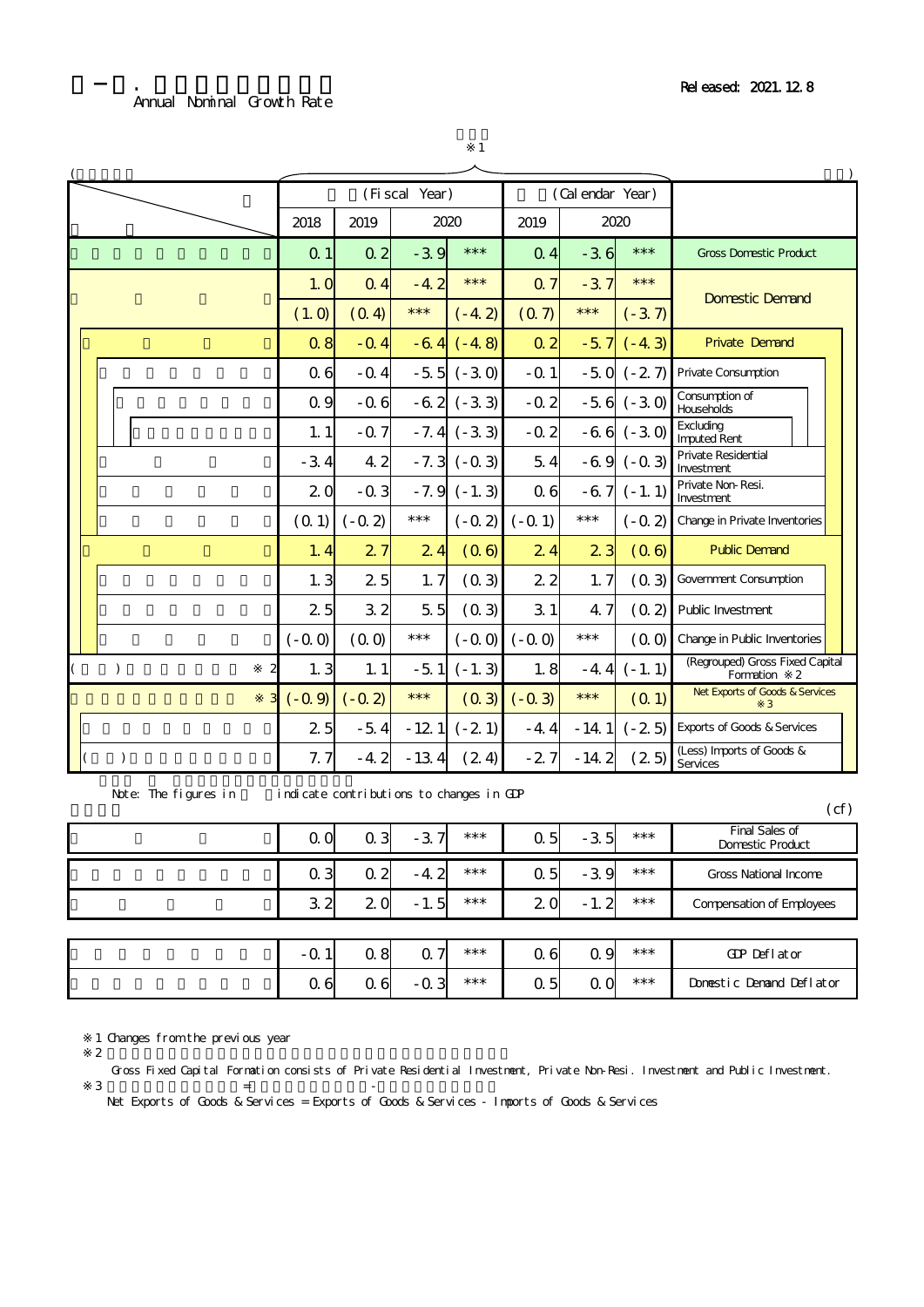Domestic Final Consumption Expenditure of Households Classified by Type, Gross Fixed Capital Formation Classified by Type and Exports and Imports of Goods and Services

### Quarterly Real Growth Rate

|                |                 |                 |                | $\mathbf{1}$   |                   |           | $\overline{2}$ | 3                 |                                                                                        |  |  |  |
|----------------|-----------------|-----------------|----------------|----------------|-------------------|-----------|----------------|-------------------|----------------------------------------------------------------------------------------|--|--|--|
| 2015           |                 |                 |                |                |                   |           |                |                   | Chai ned (2015) Yen ;                                                                  |  |  |  |
|                |                 | 2020            |                | 2021           |                   |           | 2021           | 2021              |                                                                                        |  |  |  |
|                | 79              | 10 12           | 1 <sub>3</sub> | 46             | 7 9               |           | 79             | 7 9               |                                                                                        |  |  |  |
|                | 5. 0            | 2 <sub>2</sub>  | $-1.1$         | Q 6            | - 1.4             | $(-0, 7)$ | -53            | Q 4               | <b>Consumption of Households</b>                                                       |  |  |  |
|                | $-8.1$          | 10 <sub>6</sub> | $-29$          | 23             | -4.6              | $(-0.0)$  | $-17.1$        | 4.3               | <b>Direct Purchases Abroad</b><br>by Resident Households                               |  |  |  |
|                | 63              | -0.8            | $-7.1$         | $-3.3$         | 36                | $(-0.0)$  | 15.0           |                   | (Less) Direct Purchases<br>- 7. O in the Domestic Market by<br>Non-Resident Households |  |  |  |
|                | 50              | 22              | $-1.1$         | Q 6            | $-1.3$            | $(-0, 7)$ | $-5.3$         |                   | <b>Domestic Final</b><br>Q 4 Consumption Expenditure<br>of Households                  |  |  |  |
|                | 4.4             | 11.3            | $-1.0$         | 1.0            | $-163$            | $(-0.7)$  | $-50.9$        | -66               | <b>Durable Goods</b>                                                                   |  |  |  |
|                | Q <sub>4</sub>  | Q <sub>3</sub>  | $-22$          | 1.4            | $-3.7$            | $(-0.1)$  | $-14.1$        | $-4.4$            | Semi-Durable Goods                                                                     |  |  |  |
|                | 2 <sub>0</sub>  | $-1.1$          | 1.5            | 0 <sub>0</sub> | 1.1               | (0, 2)    | 4.4            | 1, 7              | <b>Non-Durable Goods</b>                                                               |  |  |  |
|                | 7.2             | 29              | $-23$          | $Q$ 8          | $-0.2$            | $(-0.0)$  | $-0.7$         | 1, 2              | <b>Services</b>                                                                        |  |  |  |
|                |                 |                 |                |                |                   |           |                |                   |                                                                                        |  |  |  |
|                | $-4.7$          | $-0.1$          | $Q$ 8          | Q <sub>q</sub> | $-1.6$            | $(-0.1)$  | $-61$          | $-0.2$            | <b>Residential Investment</b>                                                          |  |  |  |
|                | Q <sub>8</sub>  | $-0.9$          | $-23$          | $-1.0$         | $-1.8$            | $(-0.2)$  | $-7.1$         | -62               | Other Buildings and<br><b>Structures</b>                                               |  |  |  |
|                | 128             | 67              | $-60$          | $-4.3$         | $-8.4$            | $(-0.1)$  | $-29.6$        | $-12.2$           | <b>Transport Equipment</b>                                                             |  |  |  |
|                | $\alpha$ o      | 4.6             | 1.0            | 3.4            | $-1.2$            | $(-0, 1)$ | $-4.7$         | 81                | Gross Fixed Capital Formation by Type<br><b>Other Machinery and</b><br>Equipment etc.  |  |  |  |
|                | $-0.9$          | $-1.4$          | 1.2            | 1.8            | -03               | $(-0.0)$  | $-1.3$         | 1.0               | <b>Intellectual Property</b><br><b>Products</b>                                        |  |  |  |
|                | $-23$           | Q O             | $\alpha$ 5     | Q <sub>9</sub> | $-1.8$            | $(-0.4)$  | $-69$          | -Q 2              | <b>Gross Capital Formation</b>                                                         |  |  |  |
|                | $(-0.5)$        | $(-0.2)$        | (0, 1)         | (00)           | $\star\star\star$ | (0, 1)    | $***$          | (Q <sub>1</sub> ) | of which Change in<br>Inventories                                                      |  |  |  |
|                |                 |                 |                |                |                   |           |                |                   |                                                                                        |  |  |  |
| $\overline{4}$ | (2.5)           | (0.9)           | $(-0.1)$       | $(-0, 2)$      | $\star\star\star$ | (0,0)     | $***$          | (0.6)             | Net Exports of<br>Goods & Services<br>-4                                               |  |  |  |
|                | 87              | 11.1            | 2 <sub>3</sub> | 25             | -0.9              | $(-0.2)$  | $-3.5$         |                   | 15. 5 Exports of Goods & Services                                                      |  |  |  |
|                | 12 <sub>2</sub> | 128             | 2 <sub>2</sub> | 24             | $-1.2$            | $(-0.2)$  | $-4.8$         | 166               | <b>Exports of Goods</b>                                                                |  |  |  |
| 5              | $-4.6$          | 38              | 26             | 3 <sub>2</sub> | 06                | (0,0)     | 26             | 10 <sub>5</sub>   | <b>Exports of Services</b><br>5                                                        |  |  |  |
|                | -67             | 5. 0            | 32             | 39             | - 1. 0            | (0, 2)    | -4.1           | 11.5              | Imports of Goods & Services                                                            |  |  |  |
|                | - 7. 6          | 68              | 3.4            | 30             | -Q 7              | (0, 1)    | -29            | 13 <sub>o</sub>   | <b>Imports of Goods</b>                                                                |  |  |  |
| 6              | $-3.8$          | $-0.7$          | 27             | 69             | -20               | (0, 1)    | - 7. 8         | 66                | 6<br><b>Imports of Services</b>                                                        |  |  |  |

Note: The figures in indicate contributions to changes in GDP

- 1 Changes from the previous quarter (seasonally adjusted) 2 Annualized
- 
- 3 Changes from the previous year (year-over-year)<br>4  $=$  $\overline{4}$   $\overline{4}$   $\overline{5}$   $\overline{5}$   $\overline{5}$   $\overline{5}$   $\overline{5}$   $\overline{5}$   $\overline{5}$   $\overline{5}$   $\overline{5}$   $\overline{5}$   $\overline{5}$   $\overline{5}$   $\overline{5}$   $\overline{5}$   $\overline{5}$   $\overline{5}$   $\overline{5}$   $\overline{5}$   $\overline{5}$   $\overline{5}$   $\overline{5}$   $\overline{5}$   $\overline{$ 
	- Net Exports of Goods & Services = Exports of Goods & Services Imports of Goods & Services

- 5<br>Including Direct Purchases in the Domestic Market by Non-Resident Households
- %<br>Including Direct Purchases Abroad by Resident Households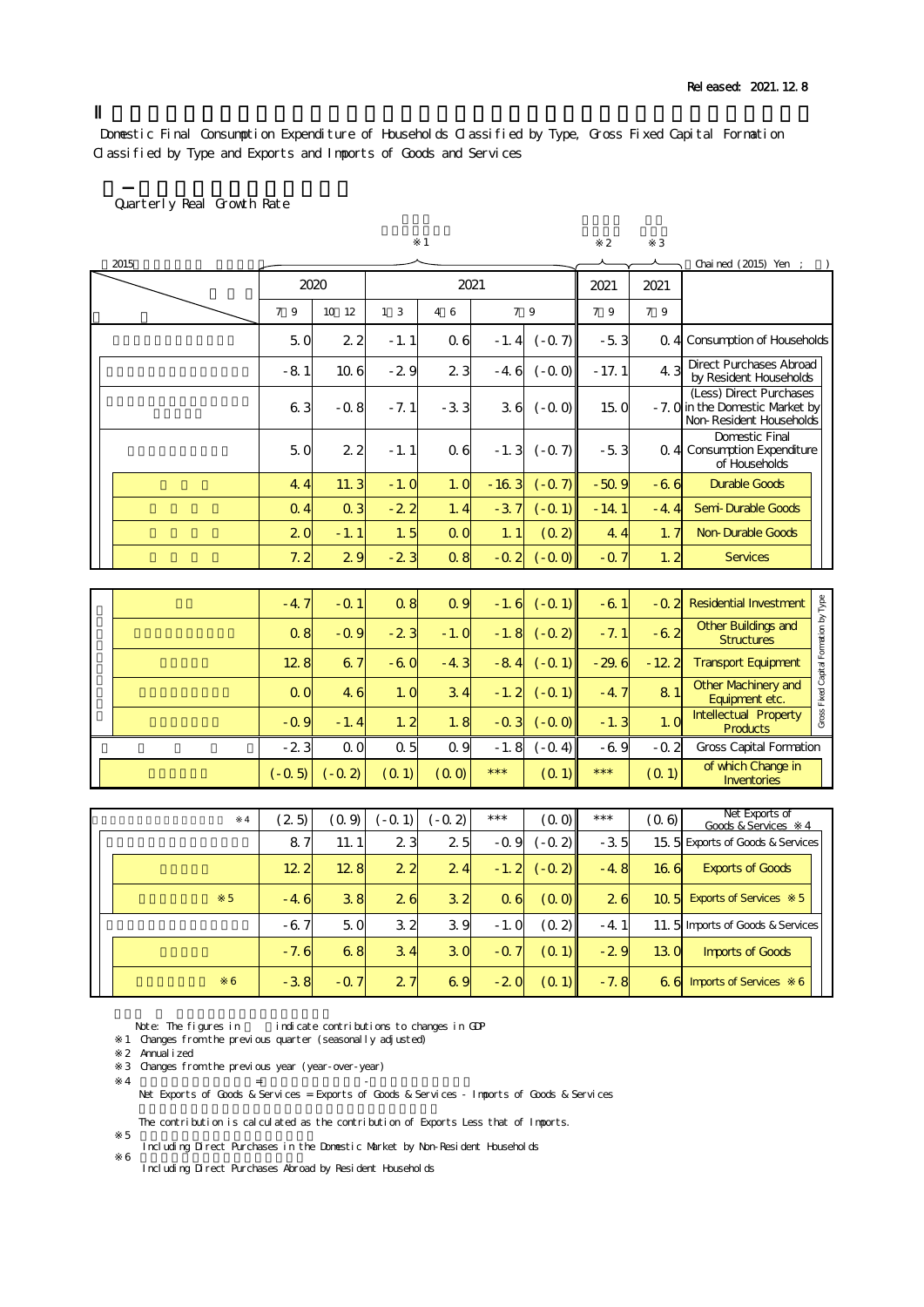### Quarterly Nominal Growth Rate

|   |                 |                |                | $\mathbf{1}$   |        |                   | $\overline{2}$  | 3              |                                                                                 |                                       |
|---|-----------------|----------------|----------------|----------------|--------|-------------------|-----------------|----------------|---------------------------------------------------------------------------------|---------------------------------------|
|   |                 | 2020           |                | 2021           |        |                   | 2021            | 2021           |                                                                                 |                                       |
|   | 7 9             | 10 12          | 1 <sub>3</sub> | 4 6            |        | 7 9               | 7 9             | 79             |                                                                                 |                                       |
|   | 50              | 1.6            | $-0.7$         | Q <sub>1</sub> |        | $-1.1$ ( $-0.6$ ) | $-4.4$          | $-0.1$         | <b>Consumption of Households</b>                                                |                                       |
|   | $-4.9$          | 11.1           | Q <sub>4</sub> | 62             |        | $-33$ ( $-00$ )   | $-125$          | 14. O          | <b>Direct Purchases Abroad</b><br>by Resident Households                        |                                       |
|   | 5.9             | $-1.4$         | $-67$          | $-3.7$         |        | $39( -00)$        | 16 <sub>7</sub> | $-7.3$         | (Less) Direct Purchases in<br>the Domestic Market by<br>Non-Resident Households |                                       |
|   | 50              | 1.6            | $-0.8$         | Q <sub>1</sub> |        | $-1.1$ ( $-0.6$ ) | $-4.3$          | $-0.2$         | <b>Domestic Final</b><br><b>Consumption Expenditure</b><br>of Households        |                                       |
|   | 7.1             | 9.4            | $-1.2$         | $Q_4$          |        | $-137$ ( $-06$ )  | $-44.6$         | $-61$          | <b>Durable Goods</b>                                                            |                                       |
|   | Q <sub>6</sub>  | Q <sub>1</sub> | $-20$          | 1.2            | $-3.7$ | $(-Q_1)$          | $-139$          | $-4.5$         | Semi-Durable Goods                                                              |                                       |
|   | 20              | $-1.8$         | 24             | 1.3            | 22     | (03)              | 89              | 4.2            | <b>Non-Durable Goods</b>                                                        |                                       |
|   | 67              | 24             | $-21$          | $-Q$ 7         |        | $-07$ $(-02)$     | $-27$           | $-1.1$         | <b>Services</b>                                                                 |                                       |
|   |                 |                |                |                |        |                   |                 |                |                                                                                 |                                       |
|   | $-4.5$          | $-0.3$         | 2 <sub>1</sub> | 30             | 1.4    | (01)              | 58              | 63             | <b>Residential Investment</b>                                                   |                                       |
|   | 1.0             | $-Q$ 7         | $-1.5$         | $-0.1$         |        | $-1.0$ ( $-0.1$ ) | $-38$           | $-3.5$         | Other Buildings and<br><b>Structures</b>                                        | Gross Fixed Capital Formation by Type |
|   | 13 <sub>3</sub> | 6 <sup>o</sup> | $-59$          | $-4.1$         |        | $-7.8$ $(-0.1)$   | $-27.7$         | $-11.9$        | <b>Transport Equipment</b>                                                      |                                       |
|   | $-0.4$          | 4. O           | 1.2            | 4.1            |        | $-0.6$ $(-0.0)$   | $-22$           | 90             | <b>Other Machinery and</b><br>Equipment etc.                                    |                                       |
|   | $-0.6$          | $-0.5$         | 1.9            | 24             |        | $-0.2$ ( $-0.0$ ) | $-0.7$          | 3 <sub>3</sub> | Intellectual Property<br><b>Products</b>                                        |                                       |
|   | $-1.5$          | Q <sub>1</sub> | 1.1            | 1.9            | $-0.9$ | $(-0, 2)$         | $-36$           | 2 <sub>2</sub> | <b>Gross Capital Formation</b>                                                  |                                       |
|   | $(-0.3)$        | $(-0, 2)$      | (0, 1)         | $(-0,0)$       | $***$  | (01)              | $***$           | $(-0, 0)$      | of which Change in<br><b>Inventories</b>                                        |                                       |
|   |                 |                |                |                |        |                   |                 |                |                                                                                 |                                       |
| 4 | (23)            | (0.8)          | $(-0.7)$       | $(-0, 7)$      | $***$  | $(-0.6)$          | $***$           | $(-1.1)$       | Net Exports of<br>Goods & Services<br>4                                         |                                       |
|   | 10 7            | 11.4           | 5 <sub>o</sub> | 53             | 1.2    | (0, 2)            | 4.9             |                | 24. 9 Exports of Goods & Services                                               |                                       |

|  | 4              | (23)            |                 |                | (0.8) (-0.7) (-0.7) | ***            | -Q 6) I              | ***    | $(-1.1)$ | Goods & Services<br>-4                  |
|--|----------------|-----------------|-----------------|----------------|---------------------|----------------|----------------------|--------|----------|-----------------------------------------|
|  |                | 10 <sub>7</sub> | 11.4            | 50             | 53                  | 1.2            | (0, 2)               | 4.9    |          | 24 9 Exports of Goods & Services        |
|  |                | 15 <sub>o</sub> | 13 <sub>3</sub> | 50             | 51                  | 1.0            | (O <sub>1</sub> )    | 4. O   | 264      | <b>Exports of Goods</b>                 |
|  | 5 <sup>1</sup> | $-4.5$          | 30              | 5 <sub>1</sub> | 6 <sub>5</sub>      | 2 <sub>3</sub> | $(Q_1)$              | 9.3    |          | 18 C Exports of Services<br>$5^{\circ}$ |
|  |                | $-4.8$          | 58              | 9.6            | 9.3                 |                | $4.5 (-0.8)$         | 19.4   |          | 33 1 Imports of Goods & Services        |
|  |                | $-5.2$          | 7.8             | 11.0           | 9.2                 |                | $59 (-08)$           | 259    | 38 7     | <b>Imports of Goods</b>                 |
|  | 6              | $-3.6$          | $-0.2$          | 50             | 9.9                 | $-0.2$         | $\left( 0 0 \right)$ | $-1.0$ |          | 14 9 Imports of Services<br>6           |

Note: The figures in indicate contributions to changes in GDP

- 1 Changes from the previous quarter (seasonally adjusted)
- 2 Annualized
- 3 Changes from the previous year (year-over-year)
- $\overline{4}$   $\overline{4}$   $\overline{5}$   $\overline{5}$   $\overline{5}$   $\overline{5}$   $\overline{5}$   $\overline{5}$   $\overline{5}$   $\overline{5}$   $\overline{5}$   $\overline{5}$   $\overline{5}$   $\overline{5}$   $\overline{5}$   $\overline{5}$   $\overline{5}$   $\overline{5}$   $\overline{5}$   $\overline{5}$   $\overline{5}$   $\overline{5}$   $\overline{5}$   $\overline{5}$   $\overline{$ 
	- Net Exports of Goods & Services = Exports of Goods & Services Imports of Goods & Services

 $5$ Including Direct Purchases in the Domestic Market by Non-Resident Households

%<br>Including Direct Purchases Abroad by Resident Households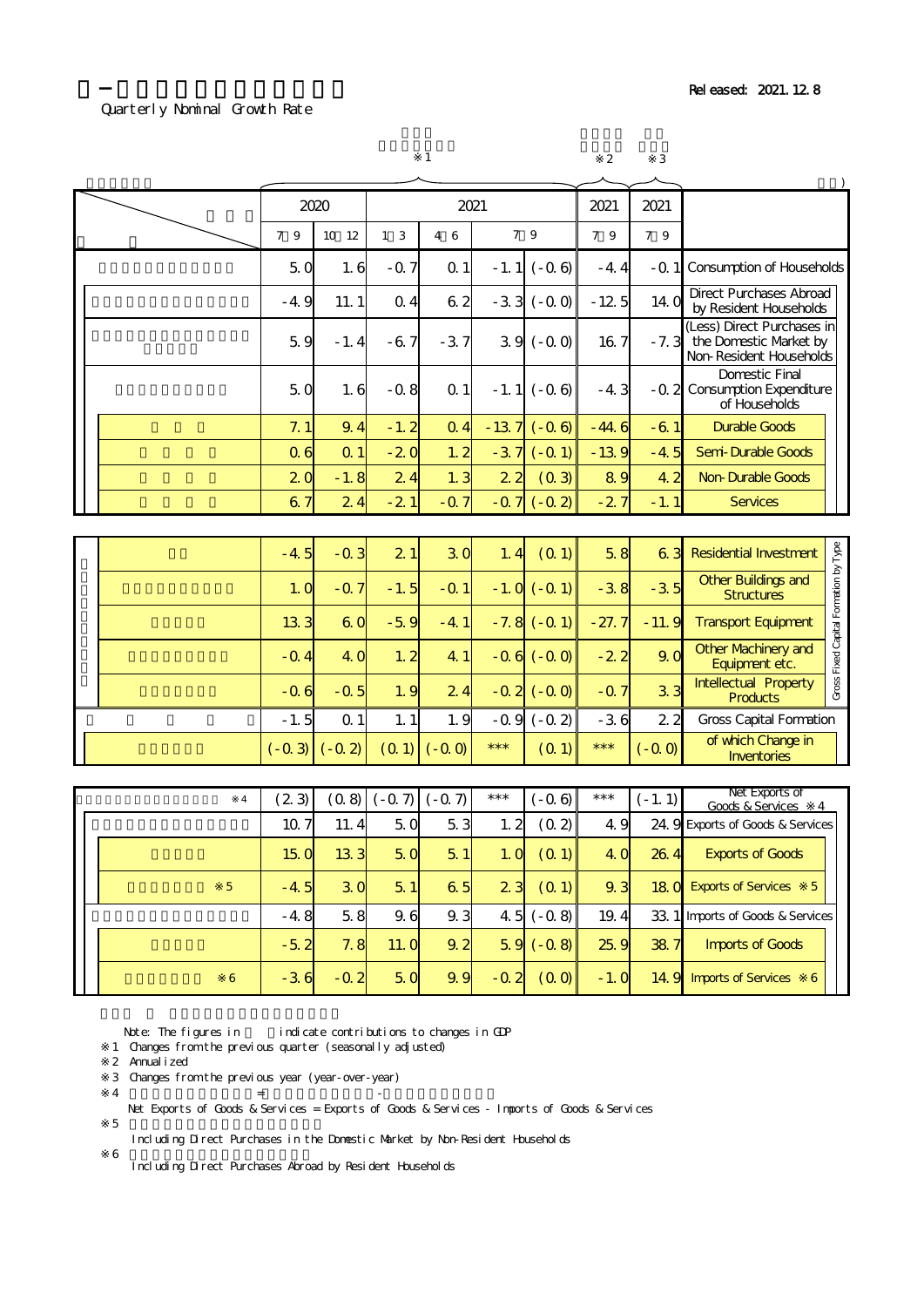2-1. 年次別の実質成長率

|  | ٥ |
|--|---|
|  |   |

| 2015 |             |                     |           |                   |                    |                |                  |                    | Chai ned (2015) Yen ;                                                           |                                       |
|------|-------------|---------------------|-----------|-------------------|--------------------|----------------|------------------|--------------------|---------------------------------------------------------------------------------|---------------------------------------|
|      |             |                     |           | (Fiscal Year)     |                    |                | (Cal endar Year) |                    |                                                                                 |                                       |
|      |             | 2018                | 2019      |                   | 2020               | 2019           |                  | 2020               |                                                                                 |                                       |
|      |             | Q <sub>3</sub>      | $-1.3$    |                   | $-62(-33)$         | $-0.7$         |                  | $-59(-31)$         | <b>Consumption of Households</b>                                                |                                       |
|      |             | 80                  | $-1.1$    |                   | $-84.9(-0.3)$      | 9.6            |                  | $-729(-03)$        | <b>Direct Purchases Abroad</b><br>by Resident Households                        |                                       |
|      |             | 14.9                | $-5.2$    | $-87.6$           | (0.6)              | 66             | $-77.3$          | (0.6)              | (Less) Direct Purchases in<br>the Domestic Market by<br>Non-Resident Households |                                       |
|      |             | 0.5                 | $-1.3$    |                   | $-68(-37)$         | $-0.6$         |                  | $-65(-35)$         | Domestic Final<br><b>Consumption Expenditure</b><br>of Households               |                                       |
|      |             | 1.8                 | $-1.9$    |                   | $-39(-02)$         | $-0.0$         |                  | $-7.1$ ( $-0.3$ )  | <b>Durable Goods</b>                                                            |                                       |
|      |             | 27                  | $-3.1$    |                   | $-50(-02)$         | $-1.6$         |                  | $-55$ ( $-02$ )    | Semi-Durable Goods                                                              |                                       |
|      |             | $-1.3$              | $-1.3$    |                   | $-26(-0.4)$        | $-1.7$         |                  | $-22$ ( $-03$ )    | <b>Non-Durable Goods</b>                                                        |                                       |
|      |             | Q <sub>q</sub>      | $-1.1$    |                   | $-9.4$ ( $-3.0$ )  | $-0.1$         |                  | $-86(-27)$         | <b>Services</b>                                                                 |                                       |
|      |             |                     |           |                   |                    |                |                  |                    |                                                                                 |                                       |
|      |             | $-4.8$              | 21        |                   | $-7.7$ ( $-0.3$ )  | 36             |                  | $-7.8(-0.3)$       | <b>Residential Investment</b>                                                   |                                       |
|      |             | $-0.8$              | 1.1       |                   | $-01$ ( $-00$ )    | Q <sub>7</sub> | Q <sub>8</sub>   | (0, 1)             | Other Buildings and<br><b>Structures</b>                                        | Gross Fixed Capital Formation by Type |
|      |             | 25                  | $-0.6$    |                   | $-19.2$ ( $-0.3$ ) | 1.6            |                  | $-17.5$ ( $-0.3$ ) | <b>Transport Equipment</b>                                                      |                                       |
|      |             | 39                  | $-1.3$    |                   | $-7.3$ ( $-0.5$ )  | Q <sub>5</sub> |                  | $-7.9$ ( $-0.5$ )  | <b>Other Machinery and</b><br>Equipment etc.                                    |                                       |
|      |             | Q <sub>1</sub>      | $-0.3$    |                   | $-39( -02)$        | $-0.2$         |                  | $-29$ ( $-02$ )    | <b>Intellectual Property</b><br><b>Products</b>                                 |                                       |
|      |             | $Q_4$               | $-0.2$    |                   | $-5.5$ ( $-1.4$ )  | Q <sub>5</sub> |                  | $-51$ ( $-1.3$ )   | <b>Gross Capital Formation</b>                                                  |                                       |
|      |             | (00)                | $(-0, 1)$ | $***$             | $(-0.2)$           | $(-0, 1)$      | $***$            | $(-Q_1)$           | of which Change in<br><b>Inventories</b>                                        |                                       |
|      |             |                     |           |                   |                    |                |                  |                    |                                                                                 |                                       |
|      | $\mathbf 2$ | $(-0, 2)$ $(-0, 4)$ |           | $\star\star\star$ | $(-0, 7)$          | $(-0.4)$       | $***$            | $(-0.8)$           | Net Exports of<br>Goods & Services                                              |                                       |
|      |             | 20                  | $-22$     |                   | $-10.5(-1.8)$      | $-1.5$         |                  | $-11.8(-21)$       | <b>Exports of Goods &amp; Services</b>                                          |                                       |
|      |             | 2 <sub>3</sub>      | $-30$     |                   | $-69(-09)$         | $-30$          |                  | $-85(-1.2)$        | <b>Exports of Goods</b>                                                         |                                       |

|                | 20             |                |     | $-22 - 105 (-1.8)$ |                                             |                  | $-1.5$ $-11.8$ $(-2.1)$ Exports of Goods & Services                                                                  |
|----------------|----------------|----------------|-----|--------------------|---------------------------------------------|------------------|----------------------------------------------------------------------------------------------------------------------|
|                | 2 <sub>3</sub> | $-30$          |     | $-69(-09)$         |                                             | $-30 - 85(-1,2)$ | <b>Exports of Goods</b>                                                                                              |
| 3              | Q <sub>6</sub> |                |     | $Q8 - 235 (-0.9)$  |                                             |                  | 4. 6 $-23.2$ ( $-0.9$ ) Exports of Services<br>$\overline{\mathbf{3}}$                                               |
|                | 3.O            | Q <sub>2</sub> | -66 | (1.1)              | 1.0                                         |                  | - 7. 2 (1. 3) Imports of Goods & Services                                                                            |
|                | 2.9            |                |     |                    | $-1.5$ $-5.1$ $(0.7)$ $-1.0$ $-6.6$ $(0.9)$ |                  | <b>Imports of Goods</b>                                                                                              |
| $\overline{4}$ | 37             |                |     | 60 - 11.4 $(O5)$   |                                             |                  | $\begin{array}{ c c c c c }\n 8 & 2 & -9 & 1 & (0 & 4) & \text{Imports of Services}\n \end{array}$<br>$\overline{4}$ |

Note: The figures in indicate contributions to changes in GDP

 $2$   $=$   $-$ 

1 Changes from the previous year

 $\overline{\mathbf{3}}$ 

- Net Exports of Goods & Services = Exports of Goods & Services Imports of Goods & Services
- The contribution is calculated as the contribution of Exports less that of Imports.
	- Including Direct Purchases in the Domestic Market by Non-Resident Households
- %<br>Including Direct Purchases Abroad by Resident Households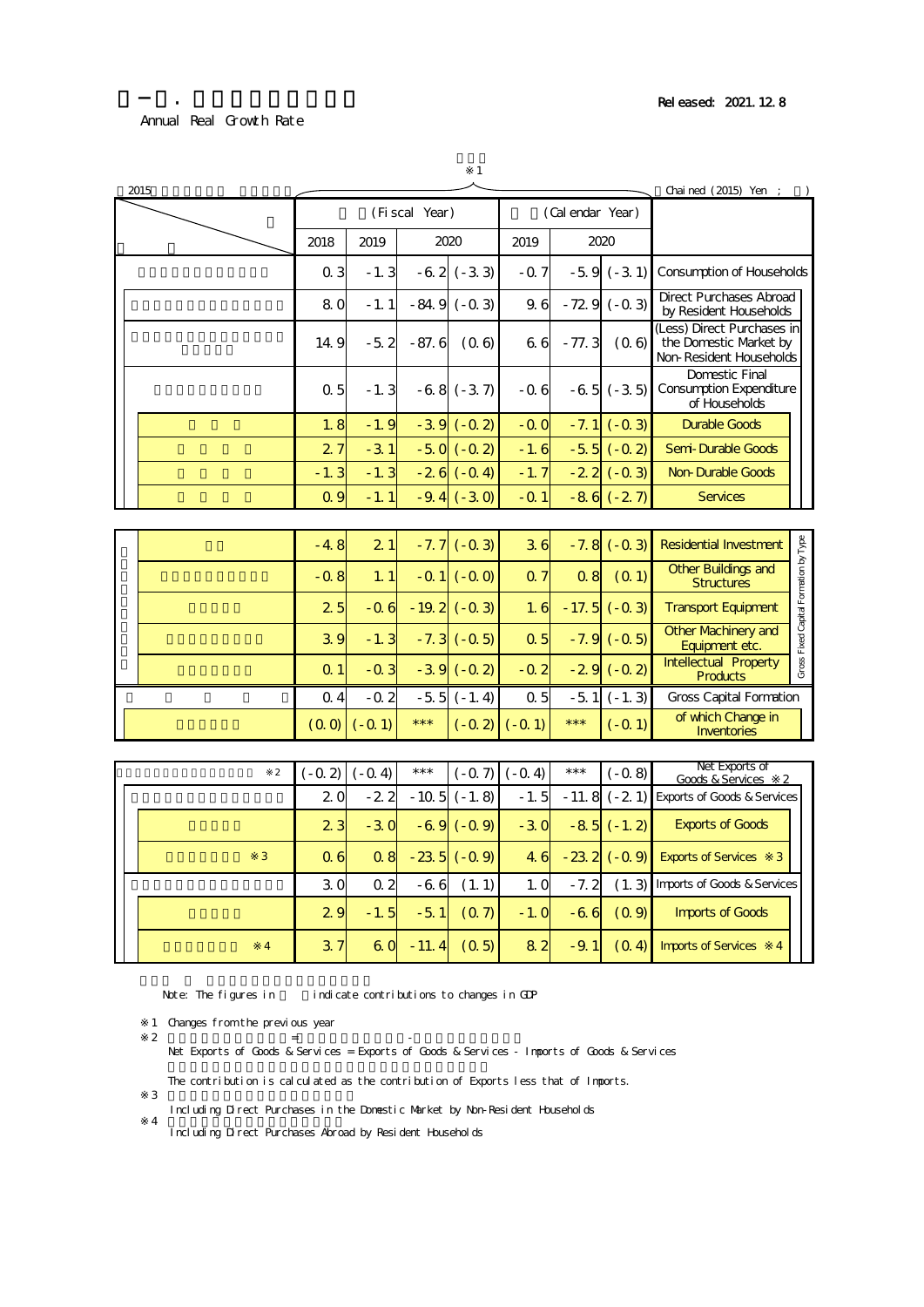### Annual Nominal Growth Rate

2-2. 年次別の名目成長率

| ۰ |
|---|
|   |

|                |                |                | (Fi scal Year) |                  |                | (Cal endar Year) |                  |                                                                                 |                                       |
|----------------|----------------|----------------|----------------|------------------|----------------|------------------|------------------|---------------------------------------------------------------------------------|---------------------------------------|
|                | 2018           | 2019           |                | 2020             | 2019           |                  | 2020             |                                                                                 |                                       |
|                | Q 9            | $-0.6$         | $-6.2$         | $(-3.3)$         | $-0.2$         | $-5.6$           | $(-3.0)$         | <b>Consumption of Households</b>                                                |                                       |
|                | 9.3            | $-4.7$         | $-84.7$        | $(-0.3)$         | 58             | $-730$           | $(-0.3)$         | <b>Direct Purchases Abroad</b><br>by Resident Households                        |                                       |
|                | 15.8           | $-4.7$         | $-87.6$        | (0.6)            | 7.2            | $-77.3$          | (0.6)            | (Less) Direct Purchases in<br>the Domestic Market by<br>Non-Resident Households |                                       |
|                | 1.0            | $-0.7$         |                | $-69(-37)$       | $-0.1$         |                  | $-62$ $(-33)$    | <b>Domestic Final</b><br><b>Consumption Expenditure</b><br>of Households        |                                       |
|                | 1.1            | $-0.4$         |                | $-26$ ( $-01$ )  | 1.0            | $-5.5$           | $(-0, 2)$        | <b>Durable Goods</b>                                                            |                                       |
|                | 27             | $-20$          | $-4.2$         | $(-0, 1)$        | $-1.0$         | $-4.3$           | $(-0, 1)$        | Semi-Durable Goods                                                              |                                       |
|                | $Q_3$          | $-Q$ 4         |                | $-30(-04)$       | $-0.9$         | $-21$            | $(-0.3)$         | <b>Non-Durable Goods</b>                                                        |                                       |
|                | 1.1            | $-Q$ 7         |                | $-9.5$ $(-3.0)$  | Q <sub>2</sub> |                  | $-84$ $(-27)$    | <b>Services</b>                                                                 |                                       |
|                |                |                |                |                  |                |                  |                  |                                                                                 |                                       |
|                | $-3.3$         | 38             | $-7.2$         | $(-0.3)$         | 4.9            |                  | $-68 (-03)$      | <b>Residential Investment</b>                                                   |                                       |
|                | 1.0            | 29             | Q <sub>1</sub> | (00)             | 25             | 1.3              | (0, 1)           | Other Buildings and<br><b>Structures</b>                                        | Gross Fixed Capital Formation by Type |
|                | 2 <sub>3</sub> | $-0.6$         |                | $-189$ $(-03)$   | 1.6            |                  | $-17.0$ $(-0.2)$ | <b>Transport Equipment</b>                                                      |                                       |
|                | 4.1            | $-1.5$         | $-7.9$         | $(-0.5)$         | Q <sub>5</sub> | $-83$            | $(-0.6)$         | <b>Other Machinery and</b><br>Equipment etc.                                    |                                       |
|                | 1.5            | $Q_3$          | $-4.0$         | $(-0.2)$         | $Q_3$          |                  | $-28$ $(-0.2)$   | Intellectual Property<br><b>Products</b>                                        |                                       |
|                | 1.5            | Q <sub>5</sub> | $-5.9$         | $(-1.5)$         | 1.3            | $-5.1$           | $(-1.3)$         | <b>Gross Capital Formation</b>                                                  |                                       |
|                | (0, 1)         | $(-0, 2)$      | $***$          | $(-0.2)$         | $(-0.1)$       | $***$            | $(-0.2)$         | of which Change in<br><b>Inventories</b>                                        |                                       |
|                |                |                |                |                  |                |                  |                  |                                                                                 |                                       |
| $\overline{2}$ | $(-0, 9)$      | $(-0, 2)$      | $***$          | (0, 3)           | $(-0.3)$       | $***$            | (0, 1)           | Net Exports of<br>Goods & Services<br>2                                         |                                       |
|                | 25             | $-5.4$         | $-121$         | $(-21)$          | $-4.4$         | $-14.1$          | $(-25)$          | <b>Exports of Goods &amp; Services</b>                                          |                                       |
|                | 2 <sub>5</sub> | $-69$          |                | $-86$ ( $-1.1$ ) | $-67$          | $-11.1$          | $(-1.5)$         | <b>Exports of Goods</b>                                                         |                                       |
| $\mathbf{3}$   | 25             | $Q_3$          |                | $-24.8$ $(-0.9)$ | 4.5            |                  | $-24.5$ $(-0.9)$ | <b>Exports of Services</b><br>3                                                 |                                       |

7.7 -4.2 -13.4 (2.4) -2.7 -14.2 (2.5) (再掲)財貨・サービスの輸入 Imports of Goods & Services  $8.1$   $-6.8$   $-13.2$   $(1.8)$   $-5.6$   $-14.9$   $(2.0)$ 6.3 5.3 -14.1  $(0.6)$  7.8 -11.7  $(0.5)$ Imports of Services 4 サービスの輸入 ※4 Imports of Goods

Note: The figures in indicate contributions to changes in GDP

1 Changes from the previous year

 $2$   $=$   $+$   $+$ Net Exports of Goods & Services = Exports of Goods & Services - Imports of Goods & Services

 $\overline{\mathbf{3}}$ Including Direct Purchases in the Domestic Market by Non-Resident Households

 $\overline{4}$ 

Including Direct Purchases Abroad by Resident Households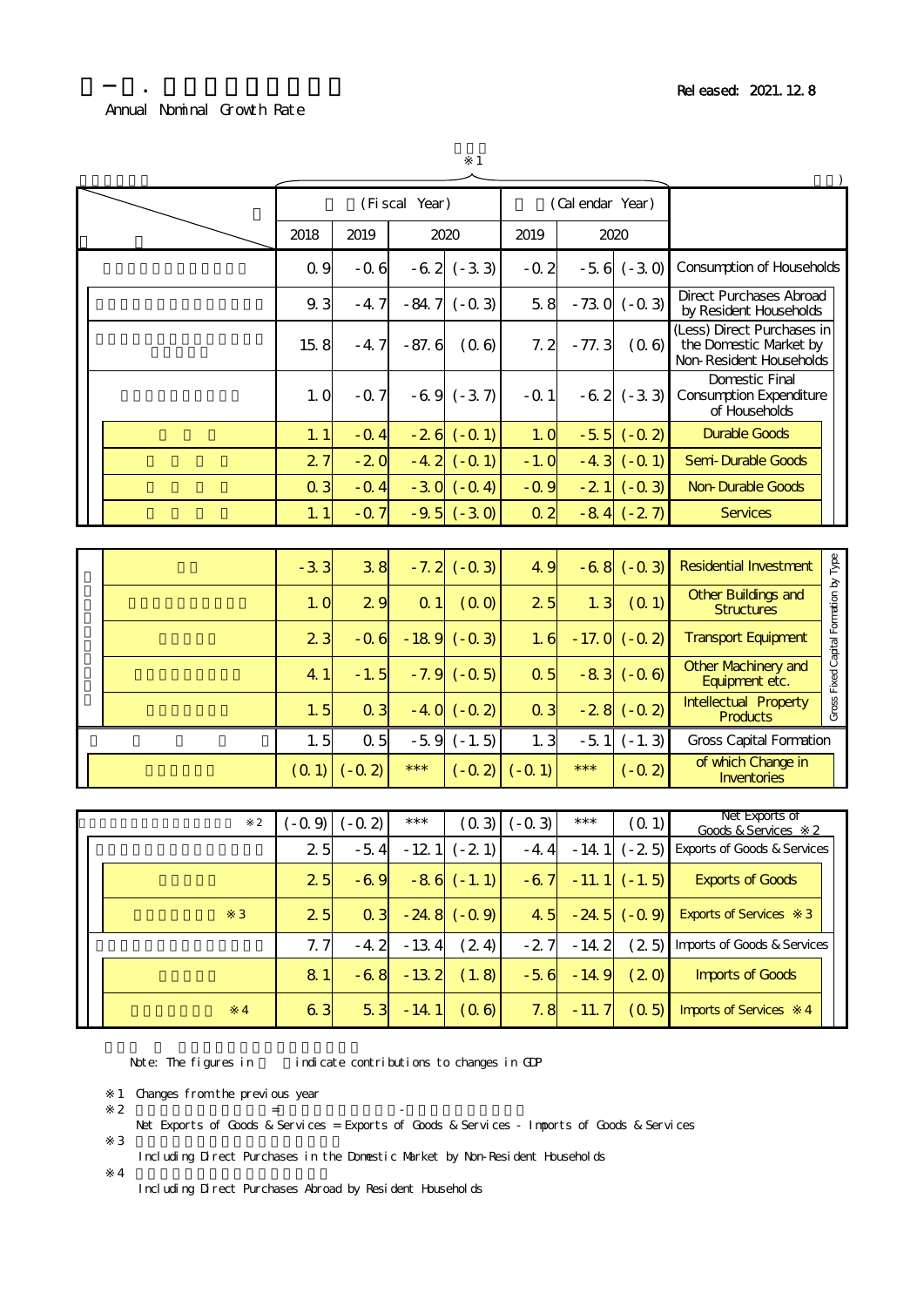# **Technical Note and Announcement: Quarterly Estimates of GDP for July-September 2021 (Second Preliminary Estimates)**

# **Technical Note:**

# **(1) Major Factors of the Revision from the First Preliminary Estimates to the Second Preliminary Estimates**

 Quarterly Estimates of GDP for July-September 2021 (Second Preliminary Estimates) incorporate the FY2020 Annual Estimates of GDP.

In addition, the regular revision through incorporating newly available source statistics replaces the first preliminary estimates by the second preliminary estimates and its major factors are as follows.

# <Original Series>

 $\triangleright$  Private Non-Residential Investment

First Preliminary: Estimates for the latest quarter are based on supply-side source statistics.

Second Preliminary: Estimates for the latest quarter integrate supply-side and demand-side source statistics, since demand-side statistics such as *Quarterly Financial Statements Statistics of Corporations by Industry* (Ministry of Finance) have become available.

 $\triangleright$  Change in Private Inventories

First Preliminary: Estimates of "Materials and Supplies" and "Work-in-Progress" (nominal and real original series) for the latest quarter are provided by time-series projection with the ARIMA model used in the seasonal adjustment.

- Second Preliminary: Estimates of "Materials and Supplies" and "Work-in-Progress" for the latest quarter incorporate *Quarterly Financial Statements Statistics of Corporations by Industry*.
- $\triangleright$  Other addition and revision of source statistics
- First Preliminary: If any source statistics are not yet available for any months in the latest quarter, extrapolation is conducted. If preliminary figures are available but final figures are not, the former are incorporated. Estimates incorporate source statistics which are available on the day *Balance of Payments* (*Preliminary*) for the third month of the latest quarter are released.
- Second Preliminary: If some source statistics have become available or been replaced by fixed estimates or revised for some reason, they are updated. Estimates incorporate source statistics which are available on the day *Quarterly*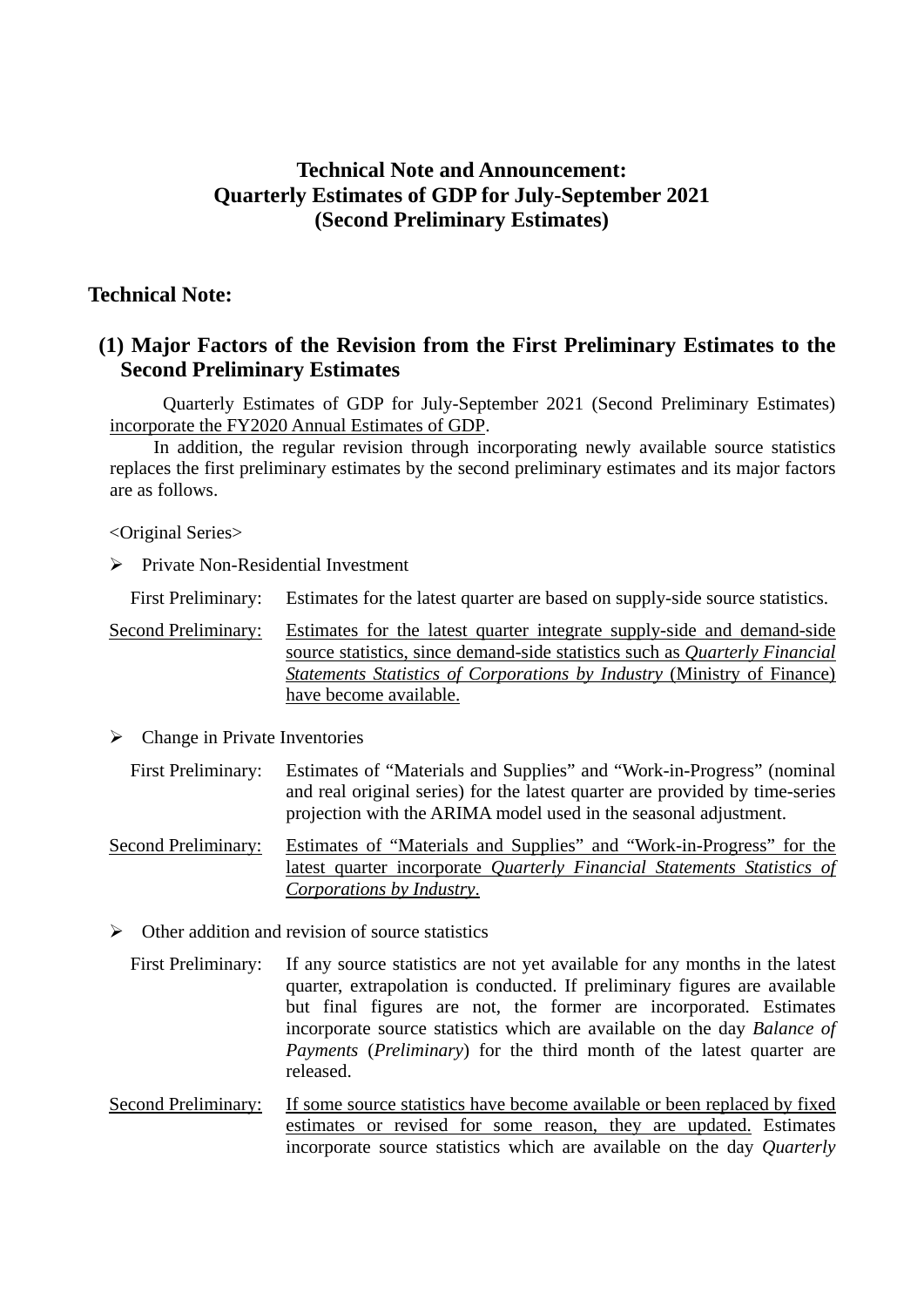*Financial Statements Statistics of Corporations by Industry* for the latest quarter are released.

<Seasonally Adjusted Series>

Seasonally adjusted series are revised from January-March 1994 (both nominal and real), since the seasonal adjustment is conducted with the latest estimates of original series updated as above.

The specification for seasonal adjustment such as choice of regressors and selection of ARIMA models are revised along with the incorporation of FY2020 Annual Estimates of GDP (see the supplementary material). The selection of optimal models is conducted under criteria such as AIC.

Additive outliers (AO) applied from January-March 2020 given the COVID-19 outbreak are revised based on the following announcement (in November 2021)

https://www.esri.cao.go.jp/jp/sna/data/reference1/siryou/2021/pdf/announce\_20211122.pdf

# **(2) Other Issues**

 $\triangleright$  Supply-side and demand-side estimates in the estimation process of Private Non-Residential Investment in Quarterly Estimates of GDP for July-September 2021 (Second Preliminary Estimates)

In the estimation process of Private Non-Residential Investment for July-September 2021 in Quarterly Estimates of GDP for July-September 2021 (Second Preliminary Estimates), the supply-side estimate of quarter-to-quarter percent change is 5.2% (nominal original series) based on supply-side source statistics and the demand-side estimate of quarter-to-quarter percent change is 9.9% (nominal original series) based on demand-side source statistics such as *Quarterly Financial Statements Statistics of Corporations by Industry*.

 $\triangleright$  Estimates of change in private inventories by four categories in Quarterly Estimates of GDP for July-September 2021 (Second Preliminary Estimates)

Estimates of change in private inventories by four categories in Quarterly Estimates of GDP for July-September 2021 (Second Preliminary Estimates) are as follows (real seasonally adjusted series, annualized):

|  |                               |                |          | $\mu$ Difficults of Channel (2019) Fell |          |                 |                                                               |
|--|-------------------------------|----------------|----------|-----------------------------------------|----------|-----------------|---------------------------------------------------------------|
|  |                               | 2020/<br>$7-9$ | $10-12$  | 2021/<br>$1-3$                          | 46       | $7-9$           | Contributions to<br>Change in Real GDP<br>at $2021/7 - 9$ (%) |
|  | Change in Private Inventories | 241.2          | $-860.2$ | $-248.8$                                | $-131.0$ | 421.4           | Q 1                                                           |
|  | Materials and Supplies        | 225.5          | $-271.2$ | 283.9                                   | 153.0    | 10 <sub>7</sub> | $-0.0$                                                        |
|  | Work-in-Progress              | $-83.9$        | 469.2    | 2608                                    | 496.6    | 990.7           | $\Omega$ 1                                                    |
|  | <b>Finished Goods</b>         | $-716.2$       | $-232.8$ | 497.9                                   | 8868     | 11125           | QQ                                                            |
|  | Wholesale and Retail Trade    | 827.5          | $-825.7$ | $-1254.5$                               | -1626 5  | $-1655.7$       | $-0.0$                                                        |

Billions of Chained (2015) Yen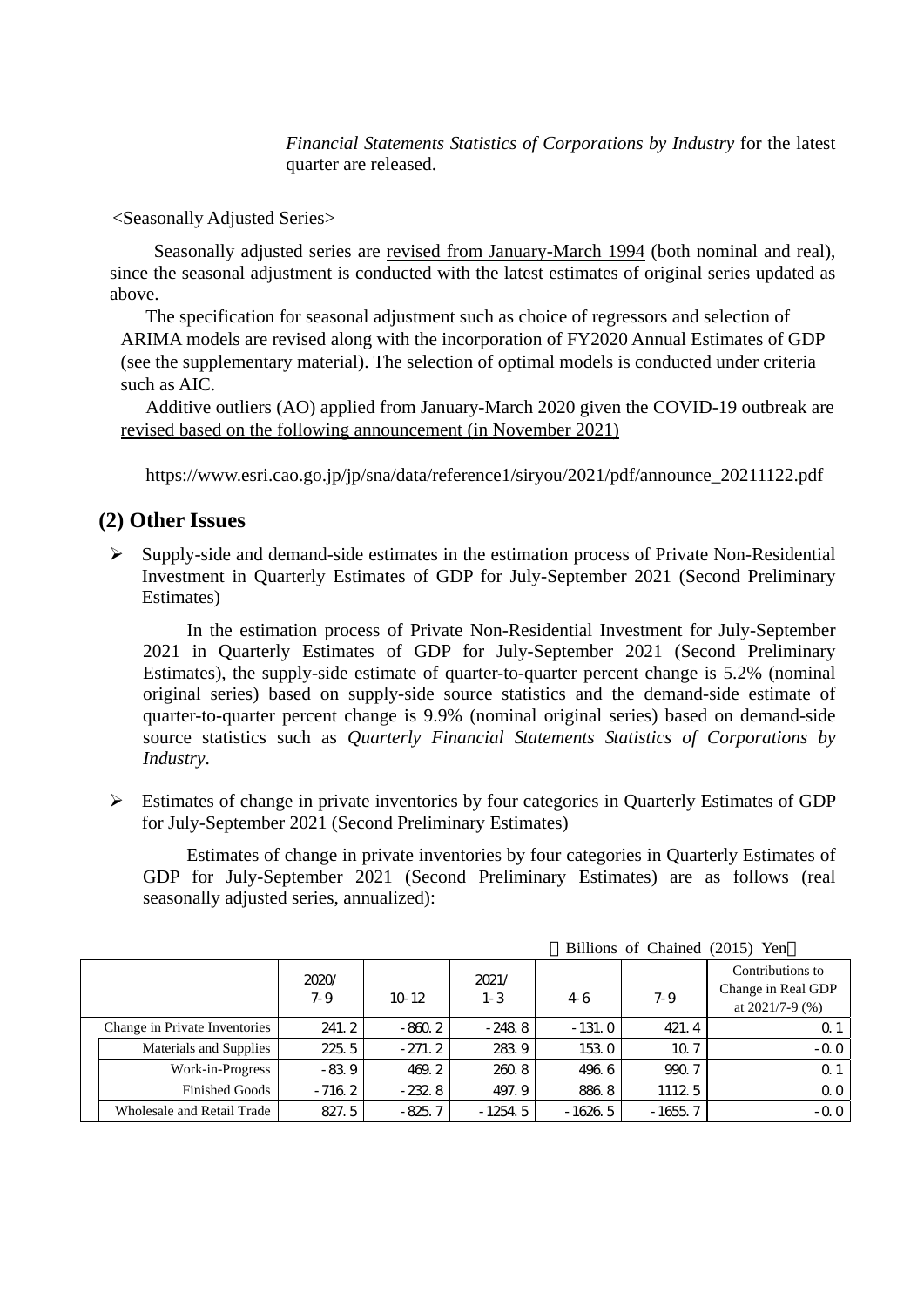Estimates of real seasonally adjusted series of Change in Private Inventories ("Materials and Supplies" and "Work-in-Progress") in Quarterly Estimates of GDP for October-December 2021 (First Preliminary Estimates)

Change in Private Inventories ("Materials and Supplies" and "Work-in-Progress", real seasonal adjusted series, annualized) for October-December 2021 are projected as 17.9 billion yen (-10.2 billion yen as quarter-to-quarter difference) for "Materials and Supplies" and 269.5 billion yen (-718.8 billion yen as quarter-to-quarter difference) for "Work-in-Progress", by the ARIMA model based on the information incorporated in Quarterly Estimates of GDP for July-September 2021 (Second Preliminary Estimates).

It should be noted that those figures are not continuous to the real seasonally adjusted series in Quarterly Estimates of GDP for July-September 2021 (Second Preliminary Estimates) since those are seasonally adjusted up to October-December 2021 after the projection of real original series for October-December 2021 with the ARIMA models. In addition, those figures for October-December 2021 may be revised in Quarterly Estimates of GDP for October-December 2021 (First Preliminary Estimates) since the estimates up to July-September 2021 will be updated by the revision of source statistics etc.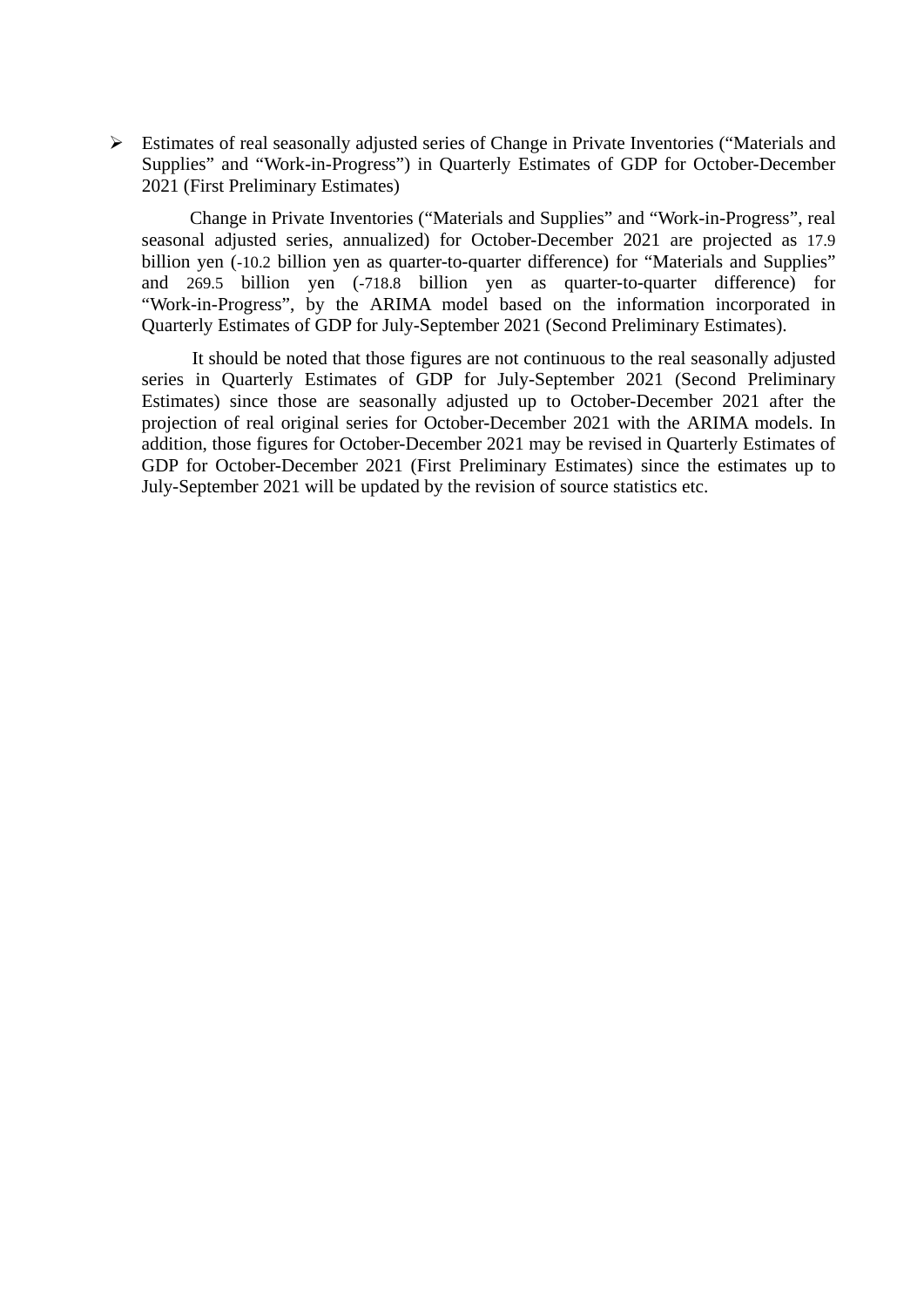# **Announcement:**

# **Release Schedule of the Quarterly Estimates of GDP**

**First Preliminary Estimates for October-December 2021:**  8:50 A.M. JST, Tuesday, February 15, 2022.

**Second Preliminary Estimates for October-December 2021:**  8:50 A.M. JST, Wednesday, March 9, 2022.

### **First Preliminary Estimates for January-March 2022:**

8:50 A.M. JST, no later than the later day of the following two: (a) the day 10 working days after the release of *Preliminary Report on Indices of Industrial Production* for March 2022 and (b) the day 10 working days after the release of *Export (Detailed) of Trade Statistics* for March 2022. (The exact date of release will be announced on the website no later than 10 days before the release date.)

# **Second Preliminary Estimates for January-March 2022:**

8:50 A.M. JST, Wednesday, June 8, 2022.

The above schedule may be changed due to changes in the release schedule of source statistics etc.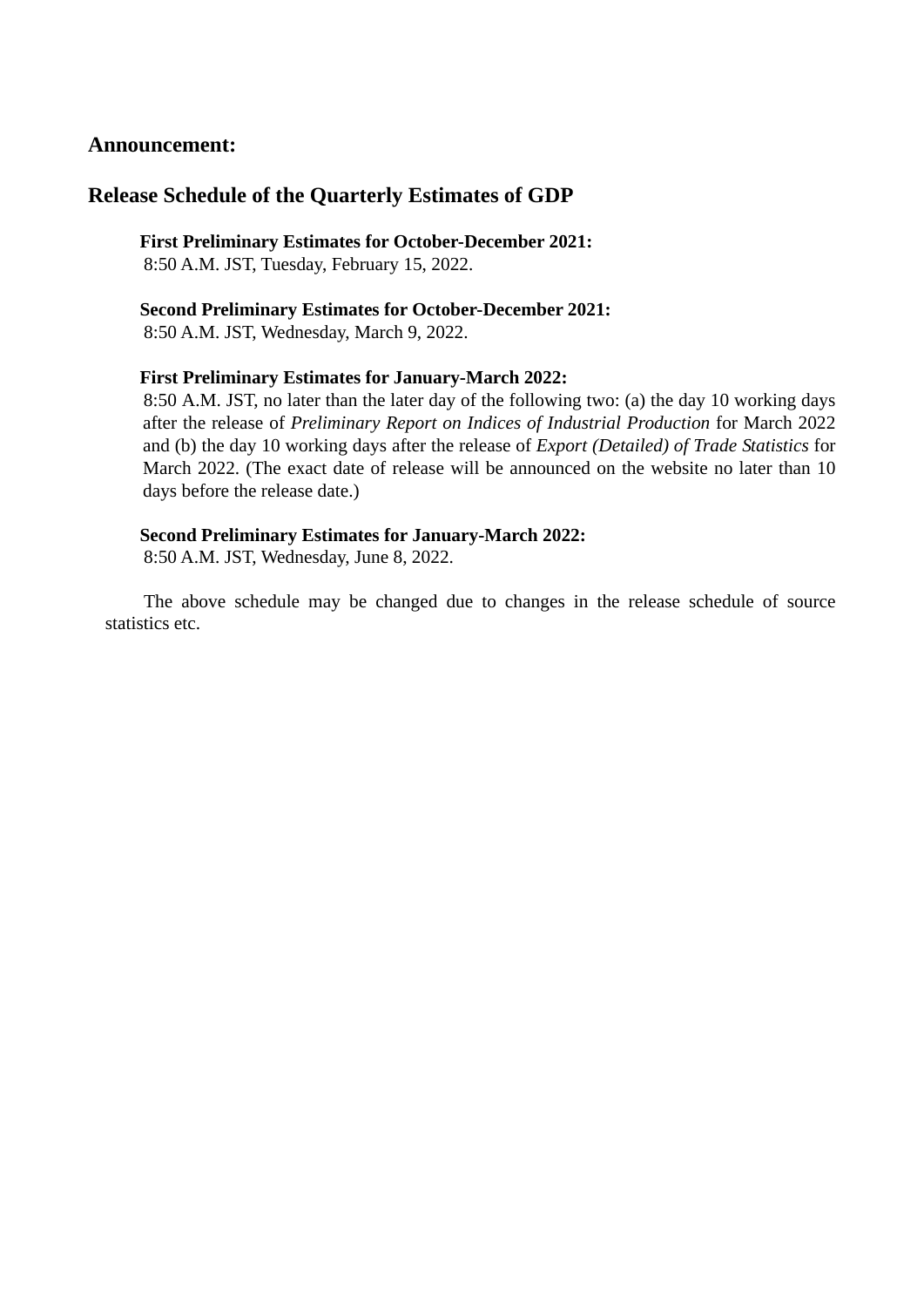# **(Supplementary Material) Specifications for Seasonal Adjustment**

(i) X12-ARIMA is employed for seasonal adjustment and it allows various specifications such as choice of regressors and selection of ARIMA models. The selection of optimal models is conducted under criteria such as AIC.

(ii) While the specifications for seasonal adjustment are reviewed regularly at the timing the Annual Estimates are incorporated, they may also be revised along with other addition and revision of source statistics.

(iii)The specifications are applied from 1994.1 to 2020.4, and parameter MAXLEAD is set to 8 and parameter MAXBACK to 0 for X12-ARIMA.

#### **1. Components of GDP (Expenditure Approach)**

| Series                                                             | <b>ARIMA</b> Model                                | Leap Year | Other Regressors                     |                                                                                                              |
|--------------------------------------------------------------------|---------------------------------------------------|-----------|--------------------------------------|--------------------------------------------------------------------------------------------------------------|
|                                                                    | Top: Nominal Series<br><b>Bottom: Real Series</b> | Effect    | Type                                 | Background                                                                                                   |
| Domestic Final Consumption Expenditure of Households               |                                                   | ÷,        | ٠                                    |                                                                                                              |
|                                                                    |                                                   | $\times$  | AO1997.1<br>.<br>AO1997.2            | Fluctuation due to the consumption tax rate hike                                                             |
|                                                                    |                                                   |           | <br>RP2008.3<br>$-2009.1$            | Fluctuation due to the global recession from autumn 2008                                                     |
| Durable Goods                                                      | (111)(111)                                        |           | AO2014.1<br>.<br>AO2014.2            | Fluctuation due to the consumption tax rate hike                                                             |
|                                                                    | (112)(111)                                        |           | AO2019.3<br>AO2019.4                 | Fluctuation due to the consumption tax rate hike                                                             |
|                                                                    |                                                   |           | AO2020.1                             |                                                                                                              |
|                                                                    |                                                   |           | AO2020.2<br>AO2020.3                 | Fluctuation due to the COVID-19                                                                              |
|                                                                    |                                                   | $\times$  | AO1997.1<br>.<br>AO1997.2            | Fluctuation due to the consumption tax rate hike                                                             |
| Semi-Durable Goods                                                 | (010)(011)                                        |           | AO2014.1<br>,,,,,,,,,,,,,,,,,,,,,,,, | Fluctuation due to the consumption tax rate hike                                                             |
|                                                                    | (010)(011)                                        |           | AO2014.2                             |                                                                                                              |
|                                                                    |                                                   |           | AO2019.3<br>.<br>AO2019.4            | Fluctuation due to the consumption tax rate hike                                                             |
|                                                                    |                                                   |           | AO1997.1<br>.<br>AO1997.2            | Fluctuation due to the consumption tax rate hike                                                             |
|                                                                    |                                                   |           | LS2008.4                             | Level shift due to the global recession from autumn 2008<br>Fluctuation due to the consumption tax rate hike |
|                                                                    | (011)(212)                                        |           | AO2014.1<br>.                        |                                                                                                              |
| Non-Durable Goods                                                  | (111)(210)                                        |           | AO2014.2                             |                                                                                                              |
|                                                                    |                                                   |           | AO2019.3<br>AO2019.4                 | Fluctuation due to the consumption tax rate hike                                                             |
|                                                                    |                                                   |           | AO2020.2<br>AO2020.4                 | Fluctuation due to the COVID-19                                                                              |
|                                                                    | (012)(210)<br>(012)(210)<br>(210)(011)            | $\times$  | TC2011.1                             | Temporary change due to the Great East Japan Earthquake                                                      |
| Services (Excluding Imputed Rent and FISIM)                        |                                                   |           | AO2020.1                             | Fluctuation and temporary change due to the COVID-19                                                         |
|                                                                    |                                                   |           | TC2020.2                             |                                                                                                              |
| Services (Imputed Rent)                                            | (210)(011)                                        | $\times$  | LS2011.2                             | Level shift due to the Great East Japan Earthquake                                                           |
|                                                                    |                                                   |           | AO2001.4                             | Fluctuation due to the September 11th attacks                                                                |
|                                                                    |                                                   |           | AO2003.2<br>.                        | Fluctuation due to the Iraq War                                                                              |
| Direct Purchases Abroad by Resident Households                     | (010)(211)<br>(010)(211)                          | $\times$  | LS2006.1                             | Level shift due to revision of the BOP                                                                       |
|                                                                    |                                                   |           | AO2020.1                             | Fluctuation and levelshift due to the COVID-19                                                               |
|                                                                    |                                                   |           | LS2020.2                             |                                                                                                              |
|                                                                    |                                                   |           | LS2003.1                             | Level shift due to revision of the BOP                                                                       |
|                                                                    |                                                   |           | AO2003.2                             | Fluctuation due to the Iraq War                                                                              |
|                                                                    | (010)(011)                                        |           | LS2006.1                             | Level shift due to revision of the BOP                                                                       |
| Direct Purchases in the Domestic Market by Non-Resident Households | (010)(011)                                        | $\times$  | TC2011.2                             | Temporary change due to the Great East Japan Earthquake                                                      |
|                                                                    |                                                   |           | AO2020.1                             |                                                                                                              |
|                                                                    |                                                   |           | LS2020.2                             | Fluctuation and levelshift due to the COVID-19                                                               |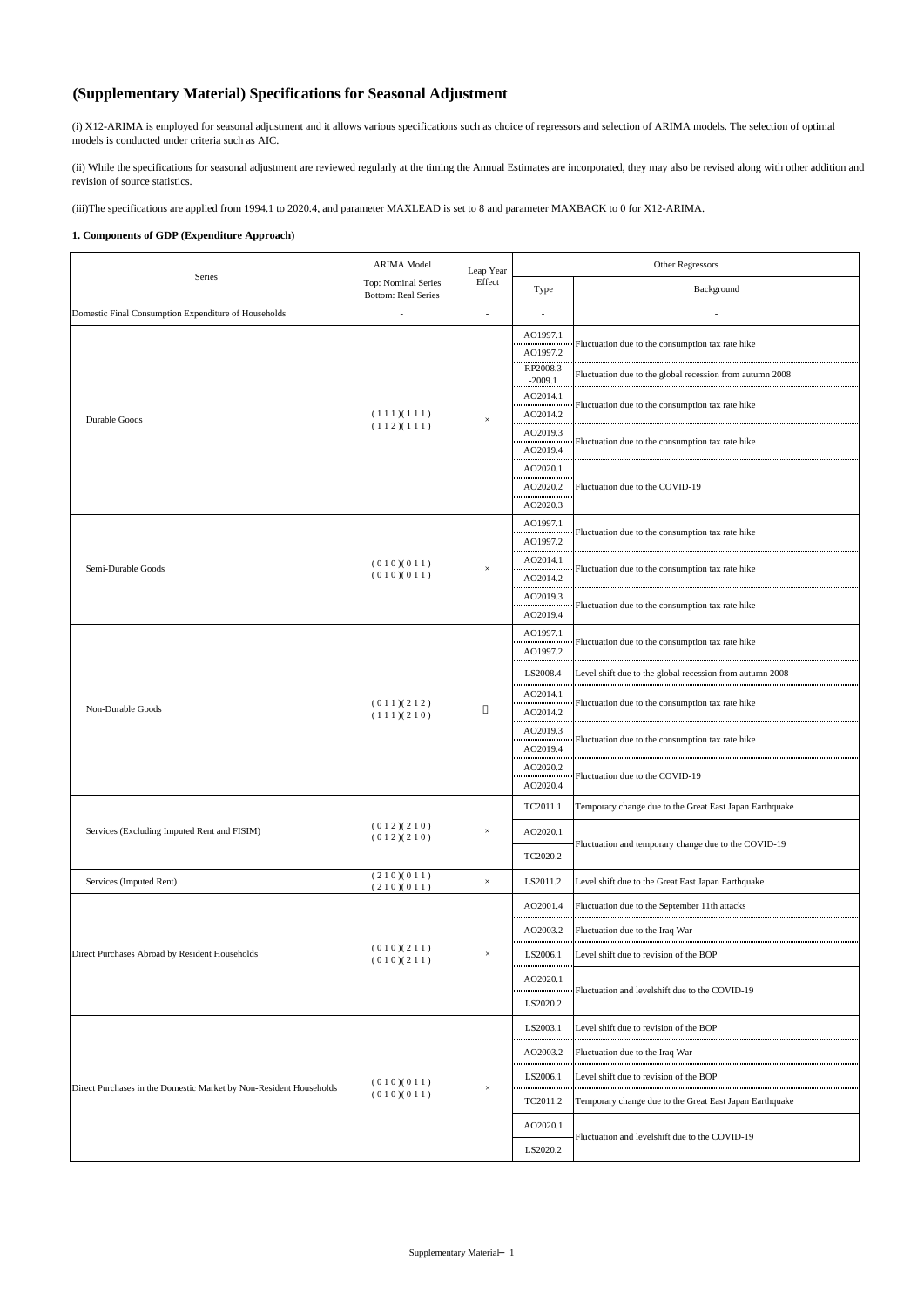| Government Individual Consumption Expenditure                                                                        | (111)(011)<br>(110)(011) | $\times$ | AO2020.2                   | Fluctuation due to the COVID-19                                                  |
|----------------------------------------------------------------------------------------------------------------------|--------------------------|----------|----------------------------|----------------------------------------------------------------------------------|
| Government Collective Consumption Expenditure (Excluding FISIM)                                                      | (011)(011)<br>(212)(012) | $\times$ | n.a.                       |                                                                                  |
| Private Residential Investment                                                                                       | (210)(011)<br>(210)(011) | $\times$ | TC2007.4                   | Temporary change due to ammendment of Building Standards Act                     |
| Private Non-Residential Investment                                                                                   | (012)(210)<br>(012)(210) | $\times$ | n.a.                       |                                                                                  |
| <b>Public Residential Investment</b>                                                                                 | (010)(012)<br>(010)(012) | $\times$ | n.a.                       |                                                                                  |
| Public Non-Residential Investment                                                                                    | (111)(210)<br>(111)(210) | $\times$ | n.a.                       |                                                                                  |
| General Government Gross Fixed Capital Formation                                                                     | (211)(110)<br>(211)(110) | $\times$ | n.a.                       |                                                                                  |
|                                                                                                                      | (101)(100)               |          | AO2008.4                   | Fluctuation due to the global recession from autumn 2008                         |
| Change in Private Inventories, Materials and Supplies                                                                | (101)(100)               | $\times$ | AO2020.2                   | Fluctuation due to the COVID-19 from spring 2020                                 |
| Change in Private Inventories, Work-in-Progress                                                                      | (201)(101)<br>(201)(101) | $\times$ | n.a.                       |                                                                                  |
| Change in Private Inventories, Finished Goods                                                                        | (101)(101)<br>(101)(101) | $\times$ | TC2009.1                   | Temporary change due to the global recession from autumn 2008                    |
| Change in Private Inventories, Wholesale and Retail Trade                                                            | (202)(101)<br>(202)(101) | $\times$ | n.a.                       |                                                                                  |
| Change in Inventories of Public Corporation                                                                          | (101)(201)               | $\times$ | n.a.                       |                                                                                  |
| Change in Inventories of General Government                                                                          | (101)(201)<br>(001)(100) | $\times$ | n.a.                       |                                                                                  |
|                                                                                                                      | (001)(100)               |          | LS2008.4                   |                                                                                  |
|                                                                                                                      |                          | $\times$ | TC2009.1                   | Level shift and temporary change due to the global recession from autumn<br>2008 |
|                                                                                                                      |                          |          | AO2011.2                   | Fluctuation due to the Great East Japan Earthquake                               |
| <b>Exports of Goods</b>                                                                                              | (210)(011)<br>(212)(011) |          | LS2014.1                   | Level shift due to revision of the BOP                                           |
|                                                                                                                      |                          |          | AO2020.2                   |                                                                                  |
|                                                                                                                      |                          |          | AO2020.3                   | Fluctuation due to the COVID-19 from spring 2020                                 |
| Exports of Services (Excluding Direct Purchases in the Domestic                                                      | (010)(011)               | $\times$ | LS2014.1                   | Level shift due to revision of the BOP                                           |
| Market by Non-Resident Households and FISIM)                                                                         | (010)(011)               |          | Nominal series             |                                                                                  |
|                                                                                                                      | (011)(112)<br>(212)(112) | $\times$ | AO2008.4<br>.              | Fluctuation and Level shift due to the global recession from autumn 2008         |
|                                                                                                                      |                          |          | LS2009.1                   |                                                                                  |
|                                                                                                                      |                          |          | LS2014.1                   | Level shift due to revision of the BOP                                           |
| <b>Imports of Goods</b>                                                                                              |                          |          | AO2020.2                   | Fluctuation due to the COVID-19 from spring 2020                                 |
|                                                                                                                      |                          |          | AO2020.3                   |                                                                                  |
|                                                                                                                      |                          |          | Real series                |                                                                                  |
|                                                                                                                      |                          |          | LS2009.1                   | Level shift due to the global recession from autumn 2008                         |
|                                                                                                                      |                          |          | LS2014.1                   | Level shift due to revision of the BOP                                           |
|                                                                                                                      |                          |          | AO2020.3                   | Fluctuation due to the COVID-19 from spring 2020                                 |
|                                                                                                                      |                          | $\times$ | Nominal series<br>LS2009.1 | Level shift due to the global recession from autumn 2008                         |
| Imports of Services (Excluding Direct Purchases Abroad by Resident                                                   | (110)(011)<br>(110)(011) |          | LS2014.1                   | Level shift due to revision of the BOP                                           |
| Households and FISIM)                                                                                                |                          |          | Real series                |                                                                                  |
|                                                                                                                      |                          |          | LS2014.1                   | Level shift due to revision of the BOP                                           |
| Income from the Rest of the World                                                                                    | (212)(011)<br>(212)(011) | $\times$ | LS1996.1                   | Level shift due to revision of the BOP                                           |
| Income to the Rest of the World                                                                                      | (111)(011)<br>(111)(011) | $\times$ | LS1996.1                   | Level shift due to revision of the BOP                                           |
| Gross Fixed Capital Formation by Type                                                                                |                          |          | $\overline{\phantom{a}}$   |                                                                                  |
| Residential Investment                                                                                               | (210)(011)               | $\times$ | TC2007.4                   | Temporary change due to ammendment of Building Standards Act                     |
| Other Buildings and Structures                                                                                       | (210)(011)<br>(111)(011) | $\times$ | n.a.                       |                                                                                  |
| <b>Transport Equipment</b>                                                                                           | (111)(011)<br>(111)(211) | $\times$ | AO2020.2                   | Fluctuation due to the COVID-19 from spring 2020                                 |
| Other Machinery and Equipment etc.                                                                                   | (111)(211)<br>(210)(011) | $\times$ | n.a.                       |                                                                                  |
| <b>Intellectual Property Products</b>                                                                                | (210)(011)<br>(111)(012) | $\times$ | n.a.                       |                                                                                  |
| (Note)<br>Additive models are specified to series of Change in Inventories and multiplicative models to other series | (111)(112)               |          |                            |                                                                                  |
|                                                                                                                      |                          |          |                            |                                                                                  |